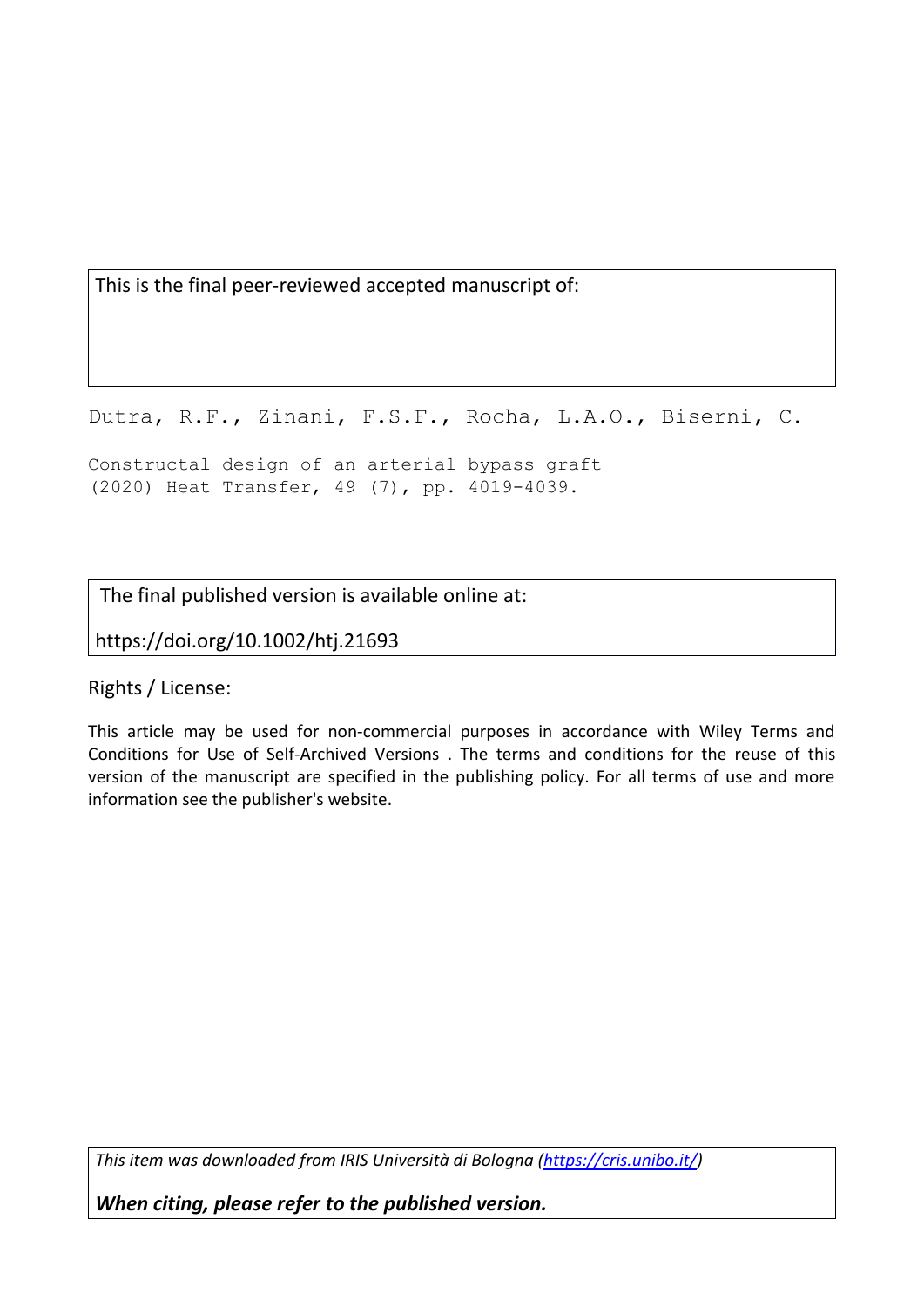## **CONSTRUCTAL DESIGN OF AN ARTERIAL BYPASS GRAFT**

R.F. Dutra<sup>1</sup>, F.S.F. Zinani<sup>1\*</sup>, L.A.O. Rocha<sup>1</sup> and C. Biserni<sup>2</sup>

*<sup>1</sup> Mechanical Engineering Graduate Program, Universidade do Vale do Rio dos Sinos, 93022-750, São Leopoldo, Brazil.*

*<sup>2</sup>Department of Industrial Engineering (DIN), School of Engineering and Architecture, Alma Mater Studiorum - University of Bologna, Viale Risorgimento 2, 40136 Bologna, Italy*

\* *corresponding author: fzinani@unisinos.br*

*Abstract. Arterial bypass grafts tend to fail after some years due to Intimal Hyperplasia* – *an abnormal proliferation of smooth muscle cells that leads to stenosis and graft occlusion. In this regard and based on the Constructal Design method, this study seeks to investigate the effect of geometric parameters – stenosis degree, junction angle and diameter ratio on the flow through a bypass graft circumventing an idealized, partially-stenosed coronary artery. The computational model assumes a steady-state Newtonian fluid flow through an artery stenosis degree from 25% to 75%. A Computational Fluid Dynamics model and a Response Surface Methodology were employed to assess the effects of the project parameters on pressure drop. As diameter ratio increases to 1 and the junction angle decreases to 30º, the pressure drop decreases and there is a considerable dependence of pressure drop on the stenosis degree. The effects of diameter ratio are more pronounced than those of junction angle on the velocity field and wall shear stress. The application of the Constructal Design method in hemodynamics might be a good alternative to provide configurations with enhanced performance and to provide valuable results to the understanding of biological flows.*

*Keywords: Constructal Design, blood flow, coronary artery bypass graft, dimensionless pressure drop.*

#### **Nomenclature**

| D              | artery diameter        | [m]          |
|----------------|------------------------|--------------|
| $D_0$          | stenosis diameter      | [m]          |
| $D_I$          | graft diameter         | [m]          |
| $D_{ii}$       | strain rate tensor     | $[s^{-1}]$   |
| $D_l/D_{,opt}$ | optimum diameter ratio | $\mathbf{L}$ |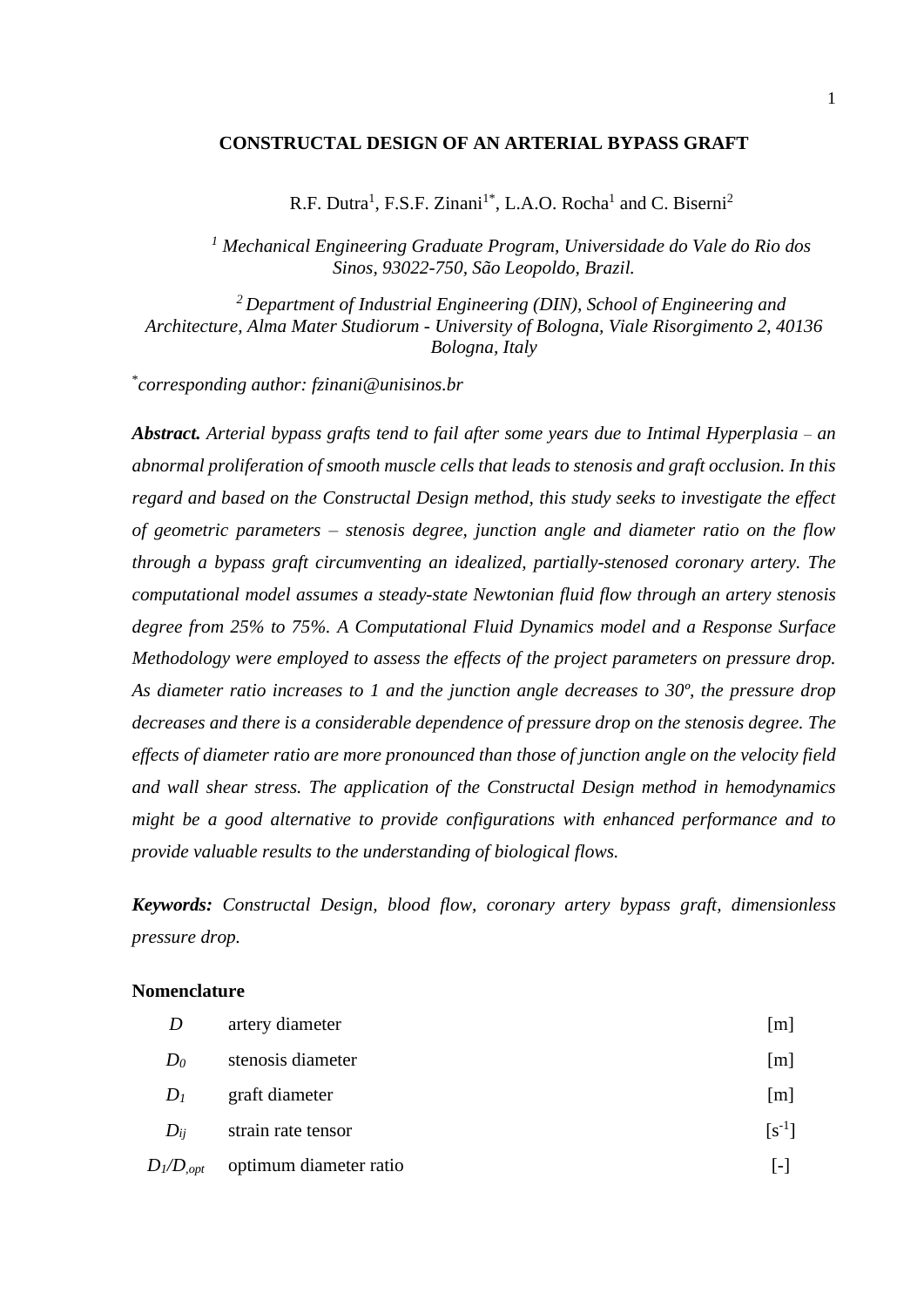| L                          | length                                                        | [m]                                                                                                                                                                                                                                                                                                                                                                                                                                                                                                                                                                                                                                                                                                                                                                                                                                                                                                                        |
|----------------------------|---------------------------------------------------------------|----------------------------------------------------------------------------------------------------------------------------------------------------------------------------------------------------------------------------------------------------------------------------------------------------------------------------------------------------------------------------------------------------------------------------------------------------------------------------------------------------------------------------------------------------------------------------------------------------------------------------------------------------------------------------------------------------------------------------------------------------------------------------------------------------------------------------------------------------------------------------------------------------------------------------|
| $\boldsymbol{m}$           | number of verification points                                 | $\left[ -\right] % \begin{minipage}[b]{.45\linewidth} \centering \includegraphics[width=\linewidth]{images/Example_14]{Example_144m100.pdf} \caption{The image shows the number of times of the number of times.} \label{fig:Example_144m10_144} \end{minipage} \ \vspace{-.5cm} \begin{minipage}[b]{.45\linewidth} \centering \includegraphics[width=\linewidth]{images/Example_144m10_14} \caption{The 3D (blue) model is used for the number of times.} \label{fig:Example_144m10_144} \end{minipage} \vspace{-.5cm} \begin{minipage}[b]{.45\linewidth} \centering \includegraphics[width=\$                                                                                                                                                                                                                                                                                                                            |
| $\overline{N}$             | number of mesh elements                                       | $\left[ -\right] % \begin{minipage}[b]{.45\linewidth} \centering \includegraphics[width=\linewidth]{images/Example_14]{Example_144m100.pdf} \caption{The image shows the number of times of the number of times.} \label{fig:Example_144m10_144} \end{minipage} \ \vspace{-.5cm} \begin{minipage}[b]{.45\linewidth} \centering \includegraphics[width=\linewidth]{images/Example_144m10_14} \caption{The 3D (blue) model is used for the number of times.} \label{fig:Example_144m10_144} \end{minipage} \vspace{-.5cm} \begin{minipage}[b]{.45\linewidth} \centering \includegraphics[width=\$                                                                                                                                                                                                                                                                                                                            |
| $\widetilde{p}$            | dimensionless pressure drop                                   | $\left[ -\right] % \begin{minipage}[b]{.45\linewidth} \centering \includegraphics[width=\linewidth]{images/Example_14]{Example_144m100.pdf} \caption{The image shows the number of times of the number of times.} \label{fig:Example_144m10_144} \end{minipage} \ \vspace{-.5cm} \begin{minipage}[b]{.45\linewidth} \centering \includegraphics[width=\linewidth]{images/Example_144m10_14} \caption{The 3D (blue) model is used for the number of times.} \label{fig:Example_144m10_144} \end{minipage} \vspace{-.5cm} \begin{minipage}[b]{.45\linewidth} \centering \includegraphics[width=\$                                                                                                                                                                                                                                                                                                                            |
| $\widetilde{p}_{min}$      | minimum dimensionless pressure drop                           | $\left[ -\right] % \begin{minipage}[b]{.45\linewidth} \centering \includegraphics[width=\linewidth]{images/Example_14]{Example_144m100.pdf} \caption{The image shows the number of times of the number of times.} \label{fig:Example_144m10_144} \end{minipage} \ \vspace{-.5cm} \begin{minipage}[b]{.45\linewidth} \centering \includegraphics[width=\linewidth]{images/Example_144m10_14} \caption{The 3D (blue) model is used for the number of times.} \label{fig:Example_144m10_144} \end{minipage} \vspace{-.5cm} \begin{minipage}[b]{.45\linewidth} \centering \includegraphics[width=\$                                                                                                                                                                                                                                                                                                                            |
| $\widetilde{p}_{obs}$      | dimensionless pressure drop observed from verification points | $\left[ -\right] % \begin{minipage}[b]{.45\linewidth} \centering \includegraphics[width=\linewidth]{images/Example_14]{Example_144m100.pdf} \caption{The image shows the number of times of the number of times.} \label{fig:Example_144m10_144} \end{minipage} \ \vspace{-.5cm} \begin{minipage}[b]{.45\linewidth} \centering \includegraphics[width=\linewidth]{images/Example_144m10_14} \caption{The 3D (blue) model is used for the number of times.} \label{fig:Example_144m10_144} \end{minipage} \vspace{-.5cm} \begin{minipage}[b]{.45\linewidth} \centering \includegraphics[width=\$                                                                                                                                                                                                                                                                                                                            |
| $\widetilde{p}_{pred}$     | dimensionless pressure drop predicted from response surface   | $\left[ -\right] % \begin{minipage}[b]{.45\linewidth} \centering \includegraphics[width=\linewidth]{images/Example_14]{Example_144m100.pdf} \caption{The image shows the number of times of the number of times.} \label{fig:Example_144m10_144} \end{minipage} \ \vspace{-.5cm} \begin{minipage}[b]{.45\linewidth} \centering \includegraphics[width=\linewidth]{images/Example_144m10_14} \caption{The 3D (blue) model is used for the number of times.} \label{fig:Example_144m10_144} \end{minipage} \vspace{-.5cm} \begin{minipage}[b]{.45\linewidth} \centering \includegraphics[width=\$                                                                                                                                                                                                                                                                                                                            |
| Re                         | Reynolds number                                               | $\left[ -\right] % \begin{minipage}[b]{.45\linewidth} \centering \includegraphics[width=\linewidth]{images/Example_14]{Example_144m100.pdf} \caption{The image shows the number of times of the number of times.} \label{fig:Example_144m10_144} \end{minipage} \ \vspace{-.5cm} \begin{minipage}[b]{.45\linewidth} \centering \includegraphics[width=\linewidth]{images/Example_144m10_14} \caption{The 3D (blue) model is used for the number of times.} \label{fig:Example_144m10_144} \end{minipage} \vspace{-.5cm} \begin{minipage}[b]{.45\linewidth} \centering \includegraphics[width=\$                                                                                                                                                                                                                                                                                                                            |
| $\boldsymbol{S}$           | stenosis degree                                               | $\left[ -\right] % \begin{minipage}[b]{.45\linewidth} \centering \includegraphics[width=\linewidth]{images/Example_14]{Example_144m100.pdf} \caption{The image shows the number of times of the number of times.} \label{fig:Example_144m10_144} \end{minipage} \ \vspace{-.5cm} \begin{minipage}[b]{.45\linewidth} \centering \includegraphics[width=\linewidth]{images/Example_144m10_14} \caption{The 3D (blue) model is used for the number of times.} \label{fig:Example_144m10_144} \end{minipage} \vspace{-.5cm} \begin{minipage}[b]{.45\linewidth} \centering \includegraphics[width=\$                                                                                                                                                                                                                                                                                                                            |
| $U_m$                      | average velocity                                              | $[m s-1]$                                                                                                                                                                                                                                                                                                                                                                                                                                                                                                                                                                                                                                                                                                                                                                                                                                                                                                                  |
| $u_i$                      | velocity vector                                               | $\left[\text{m s}^{-1}\right]$                                                                                                                                                                                                                                                                                                                                                                                                                                                                                                                                                                                                                                                                                                                                                                                                                                                                                             |
| $\tilde{u}_i$              | dimensionless velocity field                                  | $[\cdot]$                                                                                                                                                                                                                                                                                                                                                                                                                                                                                                                                                                                                                                                                                                                                                                                                                                                                                                                  |
| V                          | artery volume                                                 | [m <sup>3</sup> ]                                                                                                                                                                                                                                                                                                                                                                                                                                                                                                                                                                                                                                                                                                                                                                                                                                                                                                          |
| $V_I$                      | graft volume                                                  | $[m^3]$                                                                                                                                                                                                                                                                                                                                                                                                                                                                                                                                                                                                                                                                                                                                                                                                                                                                                                                    |
| $\tilde{X}$                | dimensionless position                                        | $\left[ -\right]$                                                                                                                                                                                                                                                                                                                                                                                                                                                                                                                                                                                                                                                                                                                                                                                                                                                                                                          |
| $\boldsymbol{\mathcal{X}}$ | position vector                                               | [m]                                                                                                                                                                                                                                                                                                                                                                                                                                                                                                                                                                                                                                                                                                                                                                                                                                                                                                                        |
| $\tilde{x}_i$              | dimensionless position vector                                 | $\left[ -\right] % \begin{minipage}[b]{.45\linewidth} \centering \includegraphics[width=\textwidth]{figs/fig_4-1.png} \caption{The number of times in the left end of the number of times in the right end of the number of times in the right end of the number of times in the right end of the number of times in the right end of the number of times in the right end of the number of times in the right end of the number of times in the right end of the number of times in the right end of the number of times in the right end of the number of times in the right end of the number of times in the right end of the number of times in the right end of the number of times in the right end of the number of times in the right end of the number of times in the right end of the number of times in the right end of the number of times in the right end of the number of times in the right end of the$ |

# **Greek symbols**

| $\alpha$            | junction angle                          | $\left[ -\right] % \begin{minipage}[b]{.45\linewidth} \centering \includegraphics[width=\linewidth]{images/Example_14]{Example_144m100.pdf} \caption{The image shows the number of times of the number of times.} \label{fig:Example_144m10_144} \end{minipage} \ \vspace{-.5cm} \begin{minipage}[b]{.45\linewidth} \centering \includegraphics[width=\linewidth]{images/Example_144m10_14} \caption{The 3D (blue) model is used for the number of times.} \label{fig:Example_144m10_144} \end{minipage} \vspace{-.5cm} \begin{minipage}[b]{.45\linewidth} \centering \includegraphics[width=\$ |
|---------------------|-----------------------------------------|-------------------------------------------------------------------------------------------------------------------------------------------------------------------------------------------------------------------------------------------------------------------------------------------------------------------------------------------------------------------------------------------------------------------------------------------------------------------------------------------------------------------------------------------------------------------------------------------------|
| $\alpha$ , opt      | optimum junction angle                  | $[\cdot]$                                                                                                                                                                                                                                                                                                                                                                                                                                                                                                                                                                                       |
| $\Delta p$          | pressure drop                           | [Pa]                                                                                                                                                                                                                                                                                                                                                                                                                                                                                                                                                                                            |
| $\eta$              | viscosity function                      | [Pa s]                                                                                                                                                                                                                                                                                                                                                                                                                                                                                                                                                                                          |
| $\mu$               | dynamic viscosity                       | [Pa s]                                                                                                                                                                                                                                                                                                                                                                                                                                                                                                                                                                                          |
| $\rho$              | mass density                            | [ $\text{kg m}^{-3}$ ]                                                                                                                                                                                                                                                                                                                                                                                                                                                                                                                                                                          |
| Ÿ                   | shear rate                              | $[s^{-1}]$                                                                                                                                                                                                                                                                                                                                                                                                                                                                                                                                                                                      |
| $\tau^*$            | normalized shear stress                 | $[\cdot]$                                                                                                                                                                                                                                                                                                                                                                                                                                                                                                                                                                                       |
| $\tau_{ij}$         | extra-stress tensor                     | [Pa]                                                                                                                                                                                                                                                                                                                                                                                                                                                                                                                                                                                            |
| $\tilde{\tau}_{ij}$ | dimensionless extra vector tensor field | $[\cdot]$                                                                                                                                                                                                                                                                                                                                                                                                                                                                                                                                                                                       |
|                     |                                         |                                                                                                                                                                                                                                                                                                                                                                                                                                                                                                                                                                                                 |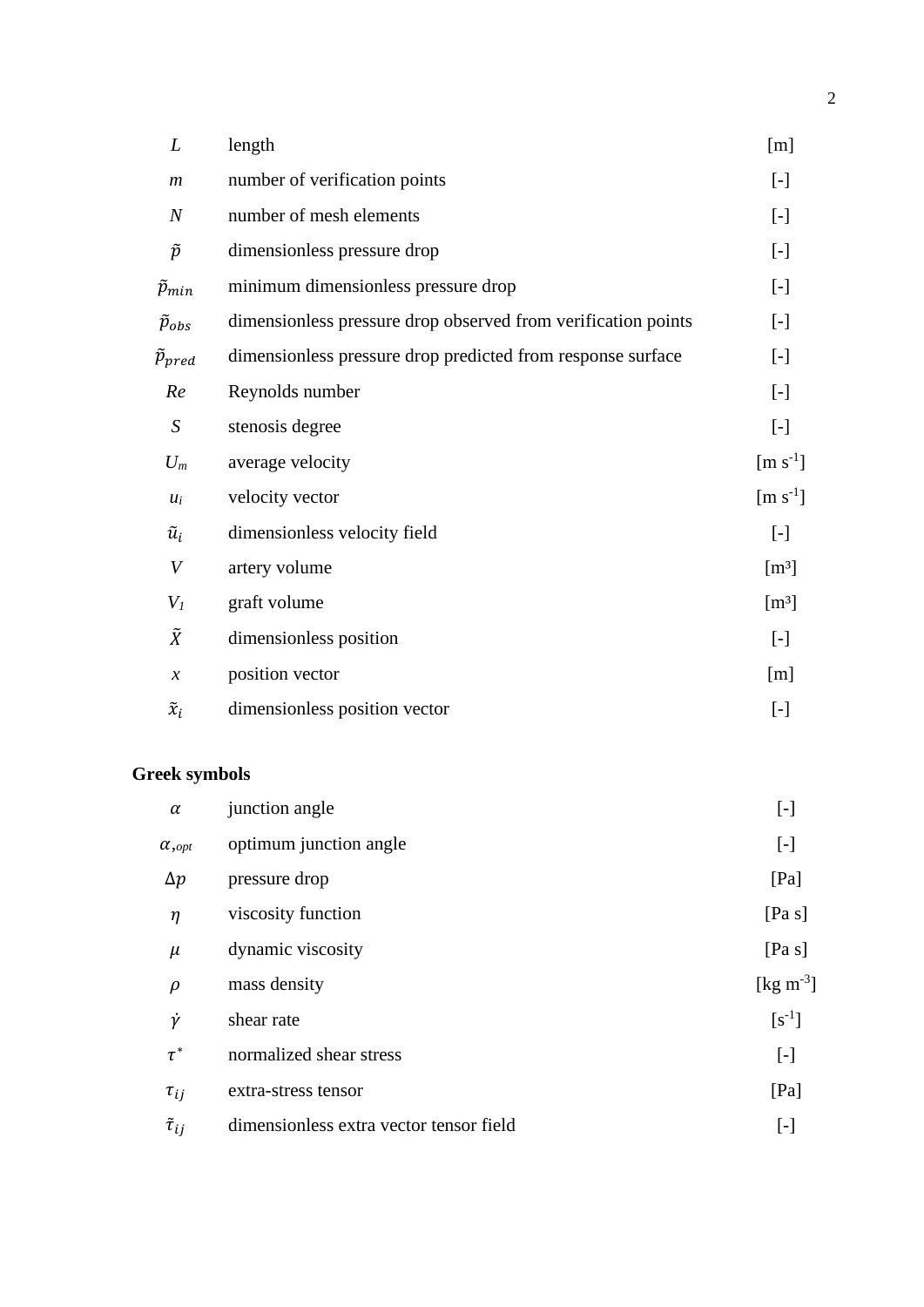## **1 INTRODUCTION**

The accumulation of fat in arteries' walls can block partly or completely the flow of blood as well as cause atherosclerosis, which consists of a stiffening of the walls of these vessels (KU et al., 1985). As explained by Tian et al. (2013) and Liu et al. (2015) this abnormal accumulation is commonly designated as stenosis. Patients under these conditions can lose quality of life due to the loss of oxygenation of organs, tissues or the brain and are at risk for heart attacks or strokes. According to Guerciotti et al. (2017), one type of palliative treatment for high-risk patients is the coronary artery bypass graft (CABG) surgery, which consists of bypassing a stenotic region in order to restore proper blood flow to the heart. The main factor that affects graft patency is intimal hyperplasia  $(IH)$  – an abnormal proliferation of smooth muscle cells that is mainly observed between the graft and the coronary artery, resulting in the reduction of the lumen of the graft and leading to restenosis and graft occlusion (BASSIOUNY et al., 1992).

Over the last two decades, computational fluid dynamics (CFD) methods have been used to investigate a possible correlation between hemodynamics in CABGs and IH development and aid in the development of an optimal graft design. Lei et al. (1997) analyzed the distribution of wall shear stress gradients for conventional geometries and demonstrated that it was possible to design an optimal graft geometry that significantly reduced wall shear stress gradients. Bertolotti and Deplano (2000) used a three-dimensional numerical model with different locations of the stenosis relative to the downstream junction and concluded that the risks of intimal hyperplasia at the anastomosis might be reduced by increasing the distance between the stenosis and the junction. Lee et al. (2001) studied the flow behavior of a complete bypass graft and a 100% occluded artery with different Reynolds number and junction angles. They demonstrated that the entrance and the exit junctions of the bypass were the two critical locations where the flow became disordered generally with recirculation zones. Cole et al. (2002) performed numerical simulations in a specific modified geometry of the Taylor graft in a totally-occluded artery and discovered that this modification led to hemodynamic benefits preventing intimal hyperplasia. Leuprecht et al. (2002) investigated the influence on the hemodynamic behavior and wall stresses caused by geometric conditions and different compliance of a conventional graft and the Miller-cuff type graft. Their results led to the conclusion that the better patency of the Miller-cuff prosthesis could be due to its larger space, demonstrating the considerable influence of asymmetries and local geometric irregularities on flow pattern. Chua et al. (2005a) investigated sleeve models that exhibited optimized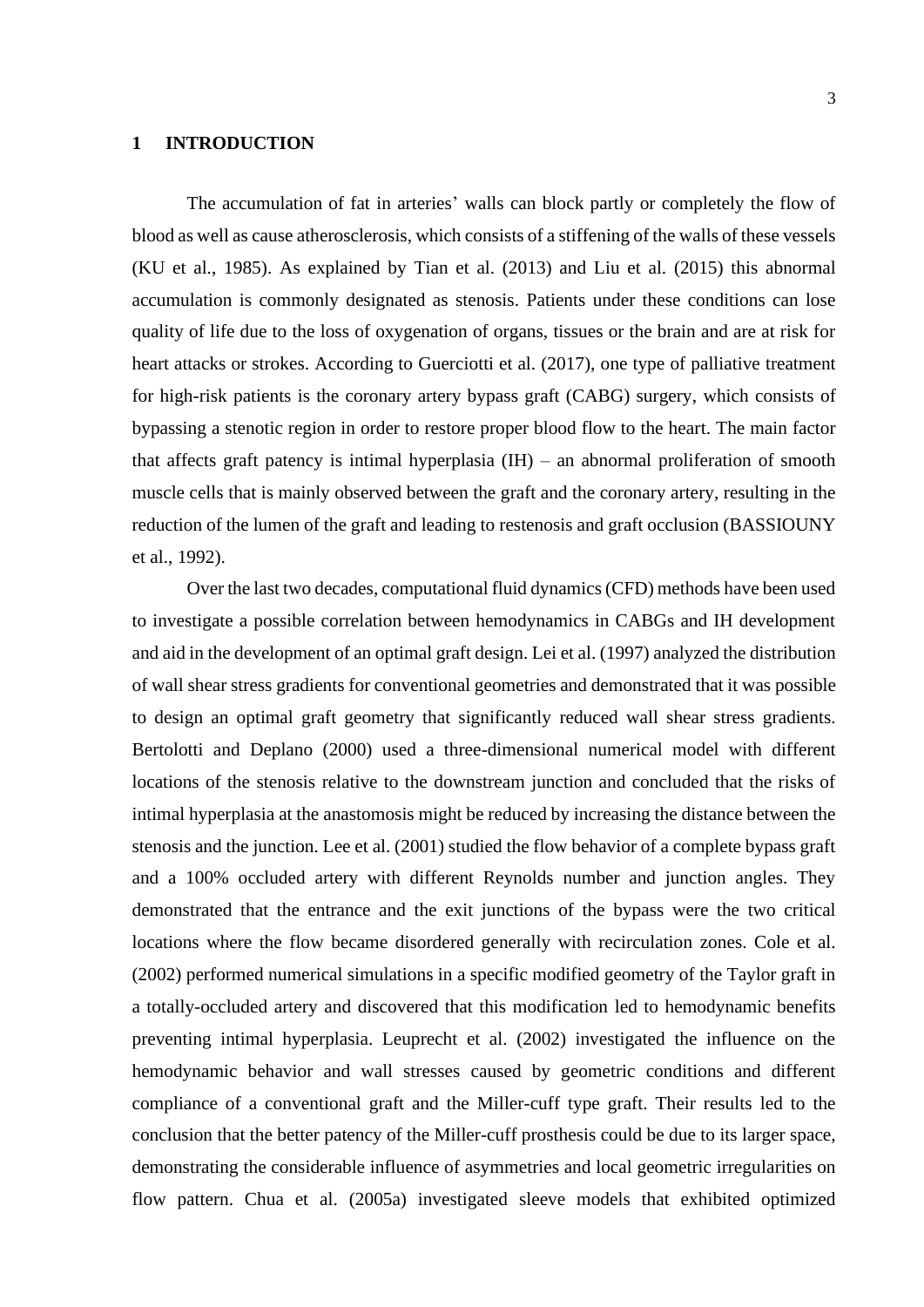hemodynamics flows to be used as mechanical connectors between the bypass graft and host artery at the distal anastomosis, eliminating the need for quality suturing. Three models were studied varying the diameter and height of the sleeves and it was concluded that the sleeve model, which had the same diameter of the artery and the graft, exhibited improving hemodynamics flow characteristics. In a second study, Chua et al. (2005b) studied the flow characteristics of a complete coronary artery bypass graft (CABG) connecting two different arteries, the Aorta and the coronary artery, and found that smaller grafting angle and smooth geometry reduced the high wall shear stress gradient in junctions, thereby improving the longterm graft patency rate. Politis et al. (2007) compared simulated blood flow in four different configurations of simplified composite arterial coronary grafts and suggested that the Y- and T-grafts were the best cases in terms of hemodynamic performance. Ko et al. (2007) performed simulations in a stenosed artery with a complete bypass graft to verify the influence in flow fields of different severity of occlusions (0%, 70%, 80%, 90%, and 100% area stenosis) in a fixed junction angle and graft diameter. They pointed out the influences of stenosis severity on the flow fields and suggested that this could be one of the causes of restenosis in the host artery with bypass graft implantation. Fan et al. (2008) studied numerically and experimentally the hemodynamics effects of an S-type bypass, demonstrating the occurrence of a swirling flow that altered the overall flow pattern and eliminated the low WSS zone along the host artery floor. Ko et al. (2008) compared the effects on the flow field of three different junction angles (45º, 60º and 75º) in a 70% area-occluded artery with a complete bypass graft and concluded that flow features (e.g., recirculation, secondary flow and WSS distribution) in the stenosed host artery and the bypass graft were closely related with the junction angle. Xiong and Chong (2008) and Do et al. (2010) investigated numerically the diameter ratio and the angle between the graft and host artery and both suggested that a higher diameter and a junction angle between 30º to 45º would enhance long-term performance and lessen the development of IH. Vimmr et al. (2012) performed several numerical simulations of a complete three-dimensional coronary bypass model as a function of three geometrical parameters (stenosis degree, junction angle, and diameter ratio) and discovered that the diameter ratio was the most crucial parameter for coronary artery bypass grafting (CABG). Roos et al. (2013) focused their graft study in the illustration of potential benefits from the introduction of a fluid deflector to prevent the suture line from unhealthily high wall shear stress results. Their results suggested that a fluid deflector may be useful and beneficial in increasing the patency of the optimized graft. Fan et al. (2016) numerically studied the distribution of hemodynamic parameters in the left internal mammary artery (LIMA) bypass graft with stenosis of different degrees at various periods after surgical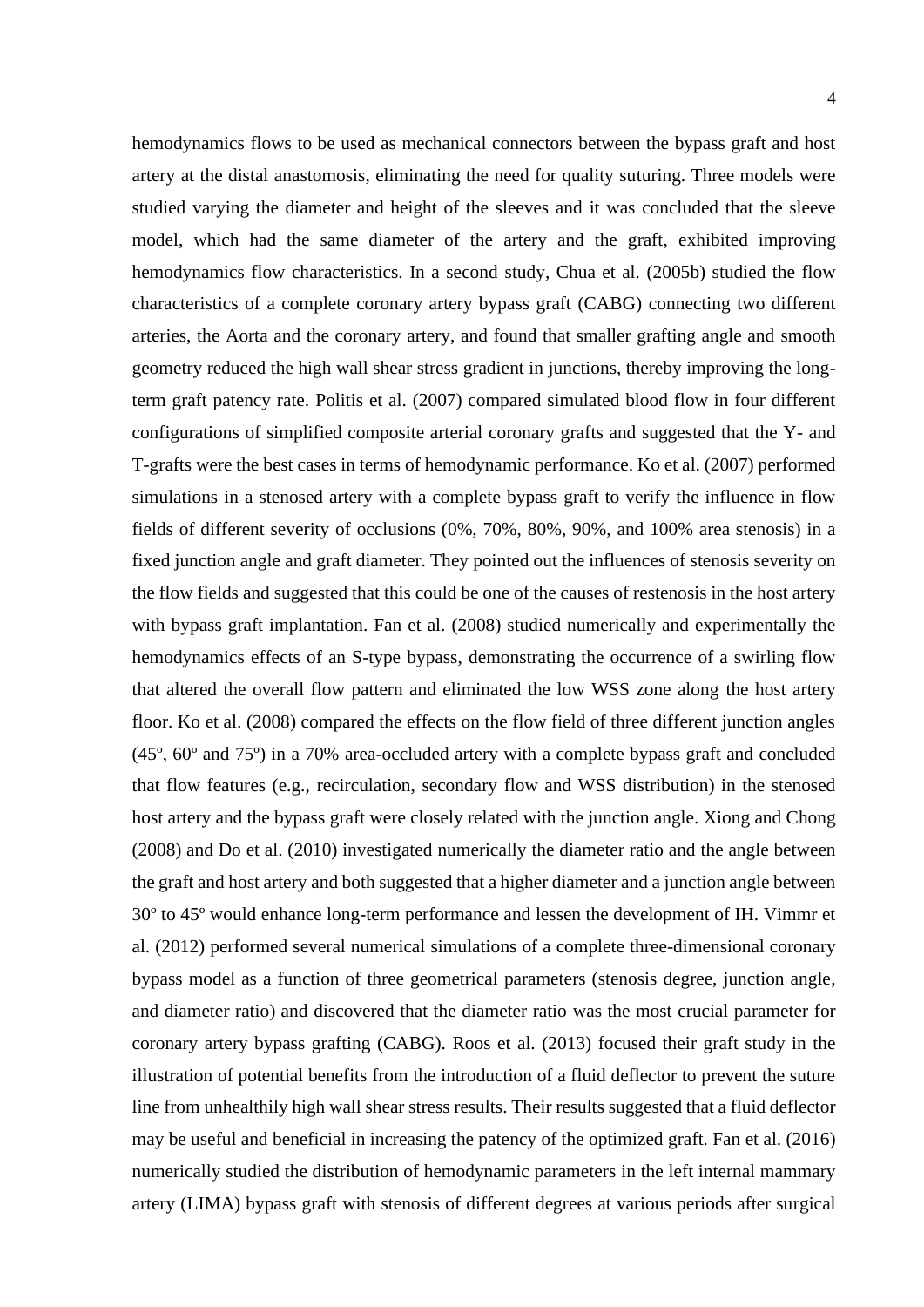revascularization postoperative. It was discovered that hemodynamics were associated with multiple morphometric parameters; i.e., graft configuration, severity of stenosis and LIMA geometry. Liu et al. (2016) numerically investigated the effectiveness of helical arterial grafts by comparing the hemodynamic performance of conventional and this kind of graft with different positions and smooth tapers. Their findings suggested that the new helical graft with taper would significantly enhance helical flow, which would reduce the thrombus formation and IH. Post et al. (2019) focused their analysis to estimate changes in fluid flow and wall shear stress as a function of graft compliance with the host artery and concluded that high compliance grafts displayed minimal changes in fluid flow and arterial remodeling.

According to Constructal Law, stated by Adrian Bejan in 1996, "for a finite-size flow system to persist in time (to live) it must evolve with freedom in such a way that it provides easier access to imposed currents that that flow through it" (BEJAN, 1997). Constructal Law deals with the physical concepts of life, evolution, design, performance and time arrow (BEJAN, 2016). Under Constructal Theory, evolution and design in nature are deterministic because the living systems evolve in such a way to decrease resistance to flow (BEJAN and LORENTE, 2011). The growth of scientific research concerning Constructal Law has been documented in review articles (REIS, 2006; BEJAN and LORENTE, 2011; CHEN, 2012) and books (BEJAN, 1997; BEJAN and LORENTE, 2008; BEJAN and ZANE, 2012; BEJAN, 2016).

Constructal Design is the study and mathematical modeling of flow systems' evolution. It has the capability to explain the configuration of existing systems in nature and to design flow systems in engineering. This design methodology has the objectives of accessing the effects of shape and geometry in flow performance and finding the optimal geometry according to Constructal Law (ROCHA et al., 2017). The applications of Constructal Design cover many engineering fields such as heat and mass transfer, renewable energy, manufacture and materials (ROCHA et al., 2017; RAZERA et al., 2018; FAGUNDES et al., 2019). Until now the few applications of Constructal Theory in medicine were within the field of cancer treatments, as studied by Wang et al. (2007) and Lucia and Grisolia (2018), and vision, in two papers by Lucia et al. (2016) and Lucia et al. (2017).

Based on the Constructal Design method, this study seeks to investigate the effect of geometric parameters on the flow through a bypass graft circumventing an idealized, partiallystenosed coronary artery. To this end, a Computational Fluid Dynamics model and Design of Experiments and Response Surface methodologies were used to evaluate the effect of geometric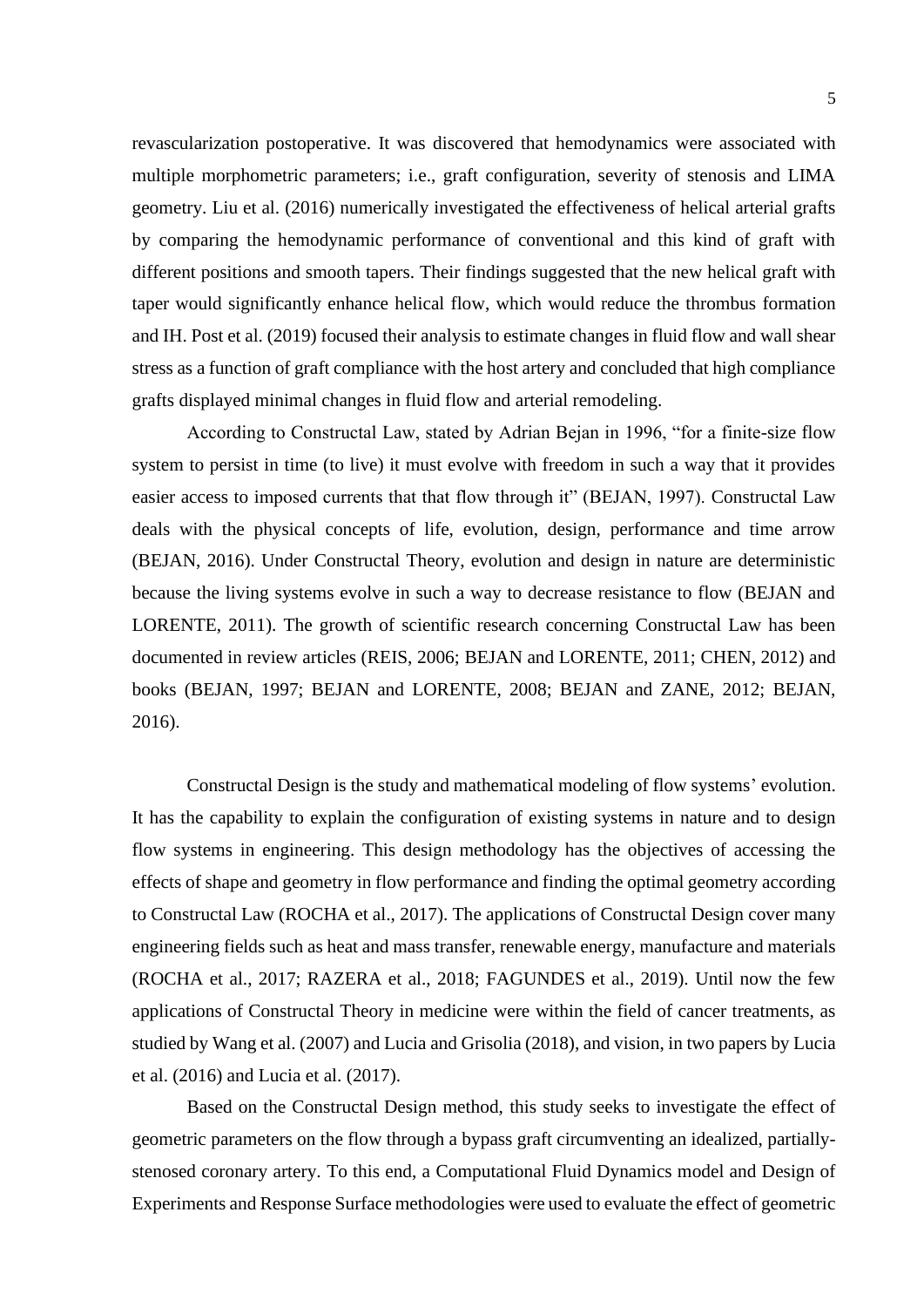parameters on pressure drop in different flow conditions. To the best of the author's knowledge, the present study is the first one to apply the Constructal Design method in hemodynamics to investigate blood flow devices. The introduction of the Constructal Design method to the field of hemodynamics brings a valuable tool to the understanding of biological problems since the bypass geometry is known to affect the blood flow field significantly and to play an important role in potential graft failure due to intimal hyperplasia.

# **2 METHODOLOGY**

#### **2.1 Constructal design**

The problem domain is shown in Fig. (1). It is an idealized version of an artery partially obstructed by fatty material deposition and implanted with a graft with both proximal and distal anastomoses. The artery is represented as the host artery with a diameter equal to *D* and length equal to *L*. The main tube undergoes a stenosis that reduces it to diameter *D0*. The geometry is symmetric over the center of the stenosis in the axial direction. The graft is placed at a distance *L*<sub>2</sub> from the center of the stenosis and its diameter is denoted *D<sub>1</sub>*. The junction angle is *α* and the graft diameter is denoted  $D_1$ .  $L_3$  is the distance from the center where the stenosis begins. The detailed locations of heel, toe, bed, inner, outer and side-walls are indicated in Fig. (1).

The flow problem consists of a fluid which enters the domain at the tube inlet with average velocity  $U_m$ . Depending on flow conditions and geometry configuration, the flow is partially deviated through the bypass. It is assumed that the tube walls are rigid, impermeable and non-slip. The flow is also assumed to be three-dimensional, steady, incompressible and laminar.

The full computational model for the geometry is depicted in Fig. (1) with main tube extensions of 25 diameters upstream and downstream (*L5=25.D* and *L6=25.D)* to obtain a fully developed flow. A uniform velocity profile, equal to  $U_m$ , was imposed at the inlet. At the outlet, a pressure outlet was imposed as boundary condition. For all simulations, the host artery diameter *D* is equal to 3 mm, corresponding to an average value of the right coronary artery (BERTOLOTTI et al., 2001).

Since the stenosis is usually formed by material deposition, the main tube volume is considered as its external volume was not narrowed:

$$
V = \pi \frac{p^2}{4} L \tag{1}
$$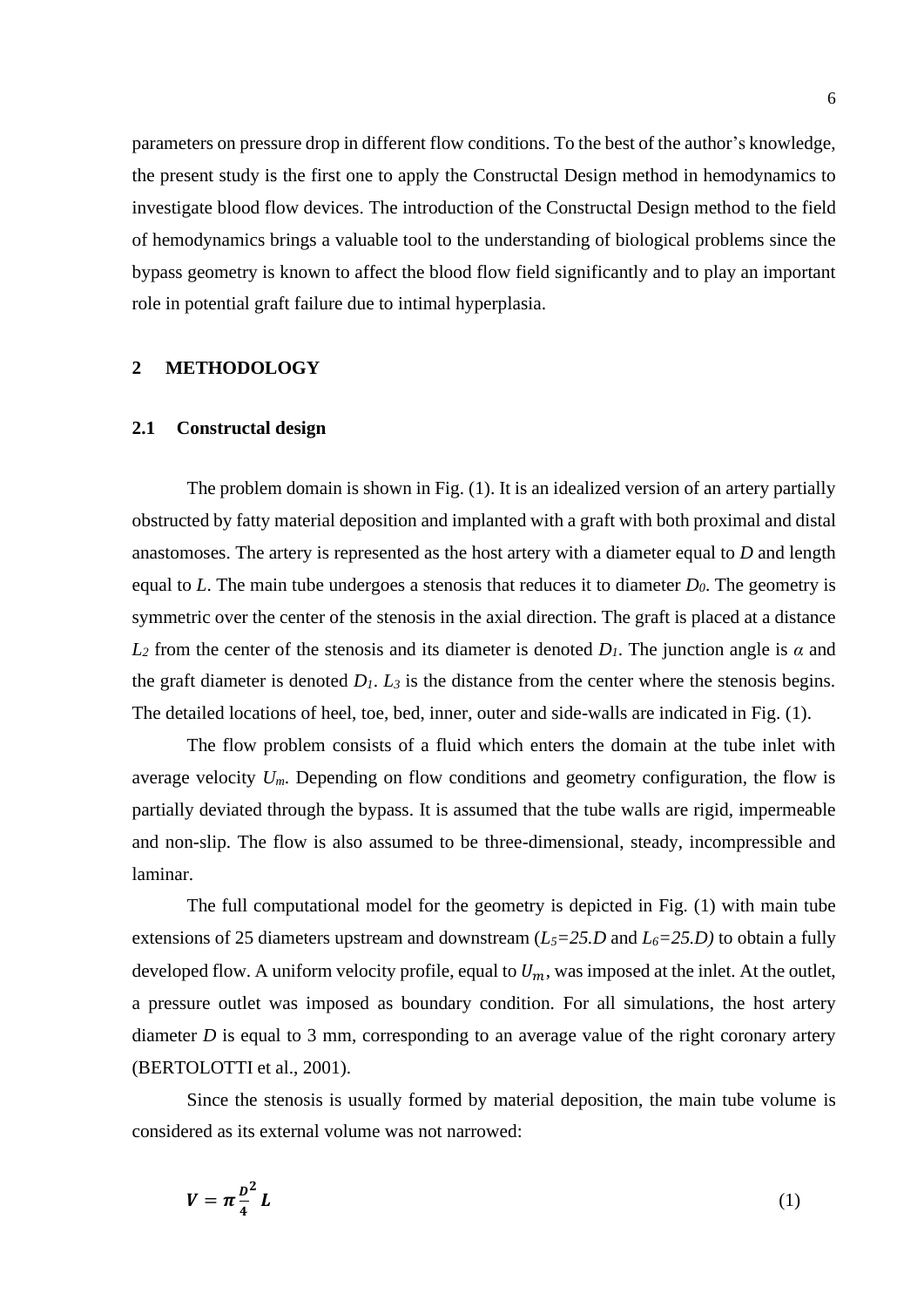where *V* is the total artery volume, *D* is the artery diameter and *L* is the total artery length.

The graft volume is

$$
V_1 = \pi \frac{D_1^2}{4} L_4 \tag{2}
$$

where  $V_I$  is the total graft volume,  $D_I$  is the graft diameter and  $L_I$  is the total graft length.

The stenosis degree is calculated as

$$
S = \frac{D - D_0}{D} \chi 100\%
$$
 (3)

where *S* is the stenosis degree and  $D_0$  is the diameter at the center of the stenosis.

The ratios *L/D*, *L2/D* and *L3/D* were defined as constants as detailed in Tab. (1). A baseline case from literature (VIMMR et al., 2012) was used in the definition of these values.

Three values of stenosis degree *S* (25%, 50% and 75%) were evaluated at three different Reynolds Number, (150, 250 and 400). Blood is modelled as an incompressible Newtonian fluid with density  $\rho = 1000 \text{ kg/m}^3$  and dynamic viscosity  $\mu = 0.0035$  Pa. s (KO et al., 2007). The assumption of blood as Newtonian fluid is acceptable and used by other studies in the hemodynamic area, e.g., Ko et al. (2007), Ko et al. (2008), Xiong, and Chong (2008) and Vimmr et al. (2012).

Constructal Theory assumes that living systems evolve limited by space (ROCHA et al., 2017). Accordingly, Constructal Theory systems must evolve in order to provide easier access to its flows (BEJAN and LORENTE, 2008). To this end, it was considered that the dimensionless pressure drop  $\tilde{p}$  along the length L should be as low as possible.

Thus, an optimization problem was formulated as: "Find the minimum  $\tilde{p}$ . The design variables are the diameter ratio  $D_1/D$  and the junction angle  $\alpha$ . The restrictions are constant  $L/D$ ,  $L_2/D$  and  $L_3/D$ ." Therefore, the degrees of freedom for this problem are the diameter ratio  $D_1/D$ and the junction angle  $\alpha$ . A search is conducted for the diameter ratio  $D_1/D$  and junction angle  $\alpha$  that minimize the value of the pressure drop  $\tilde{p}_{min}$  for specific combinations of *S* and Reynolds Number *Re*. To corroborate the results that minimize pressure drop, the effect of the geometric variation on velocity contours and wall shear stress (WSS) arisen in the host artery are also analyzed. Figure 2 details all the steps required by the Constructal Design methodology.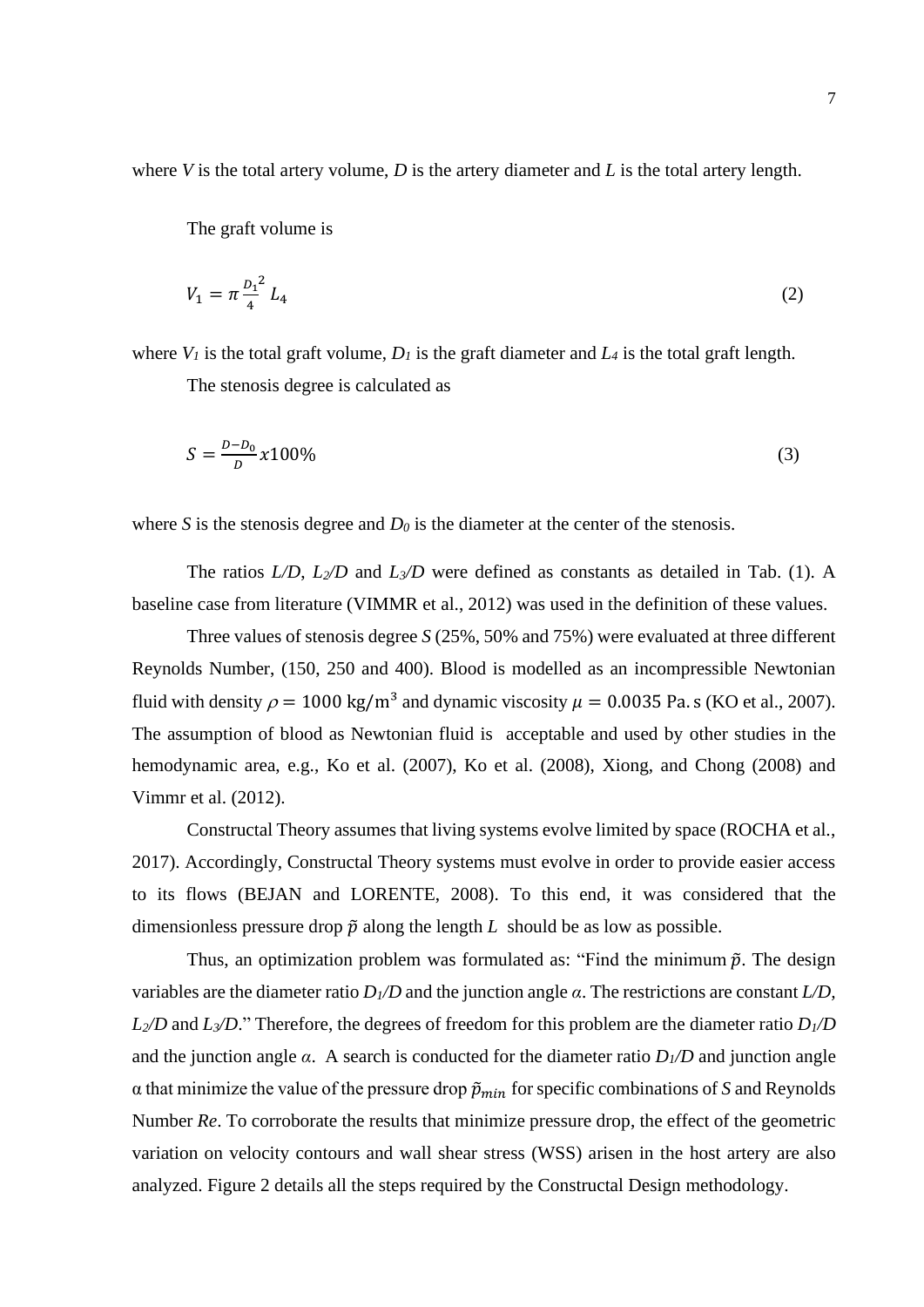## **2.2 Mathematical modeling**

The mathematical modeling for the flow through the artery and bypass model consists of the mass and momentum balance equations for incompressible fluids. These equations written in their dimensionless form are:

$$
\frac{\partial \tilde{u}_i}{\partial \tilde{x}_i} = 0 \tag{4}
$$

$$
\tilde{u}_i \frac{\partial \tilde{u}_i}{\partial \tilde{x}_j} = -\frac{\partial \tilde{p}}{\partial \tilde{x}_i} + \frac{1}{Re} \frac{\partial \tilde{\tau}_{ij}}{\partial x_j}
$$
\n<sup>(5)</sup>

where  $\tilde{u}_i$  denotes the dimensionless velocity field,  $\tilde{x}_i$  the dimensionless position vector,  $\tilde{p}$  the dimensionless pressure drop,  $\tilde{\tau}_{ij}$  the dimensionless extra stress tensor field, Re the Reynolds number such that:

$$
\tilde{u}_i = \frac{u_i}{u_m}; \qquad \tilde{x}_i = \frac{x}{D}; \qquad \tilde{p} = \frac{\Delta p}{\rho u_m^2}; \qquad \tilde{\tau} = \frac{\tau_{ij}}{(u_m \mu)/D} \qquad Re = \frac{\rho u_m D}{\mu} \qquad (6)
$$

where  $\Delta p$  is the pressure drop along *L*,  $\rho$  is the fluid density,  $\mu$  is the fluid viscosity and  $U_m$  is the average velocity at the inlet.

The constitutive equation for the extra stress is that of a generalized Newtonian liquid:

$$
\tau_{ij} = 2\eta(\dot{\gamma})D_{ij} \tag{7}
$$

where  $\eta(\dot{\gamma})$  is the viscosity function and  $D_{ij}$  is the strain rate tensor, given as the symmetric part of the velocity gradient tensor (SLATTERY, 1999). For a Newtonian fluid,  $\eta(\dot{\gamma})$  is constant and equal to  $\mu$ .

#### **2.3 Numerical method and computational grid**

In order to solve the system of partial differential equations, it was employed the Finite Volume Method (PATANKAR, 1980) using the ANSYS/FLUENT v. 18.2 (ANSYS, 2015). A pressure-based solver was used with a pressure-velocity coupling method and second-order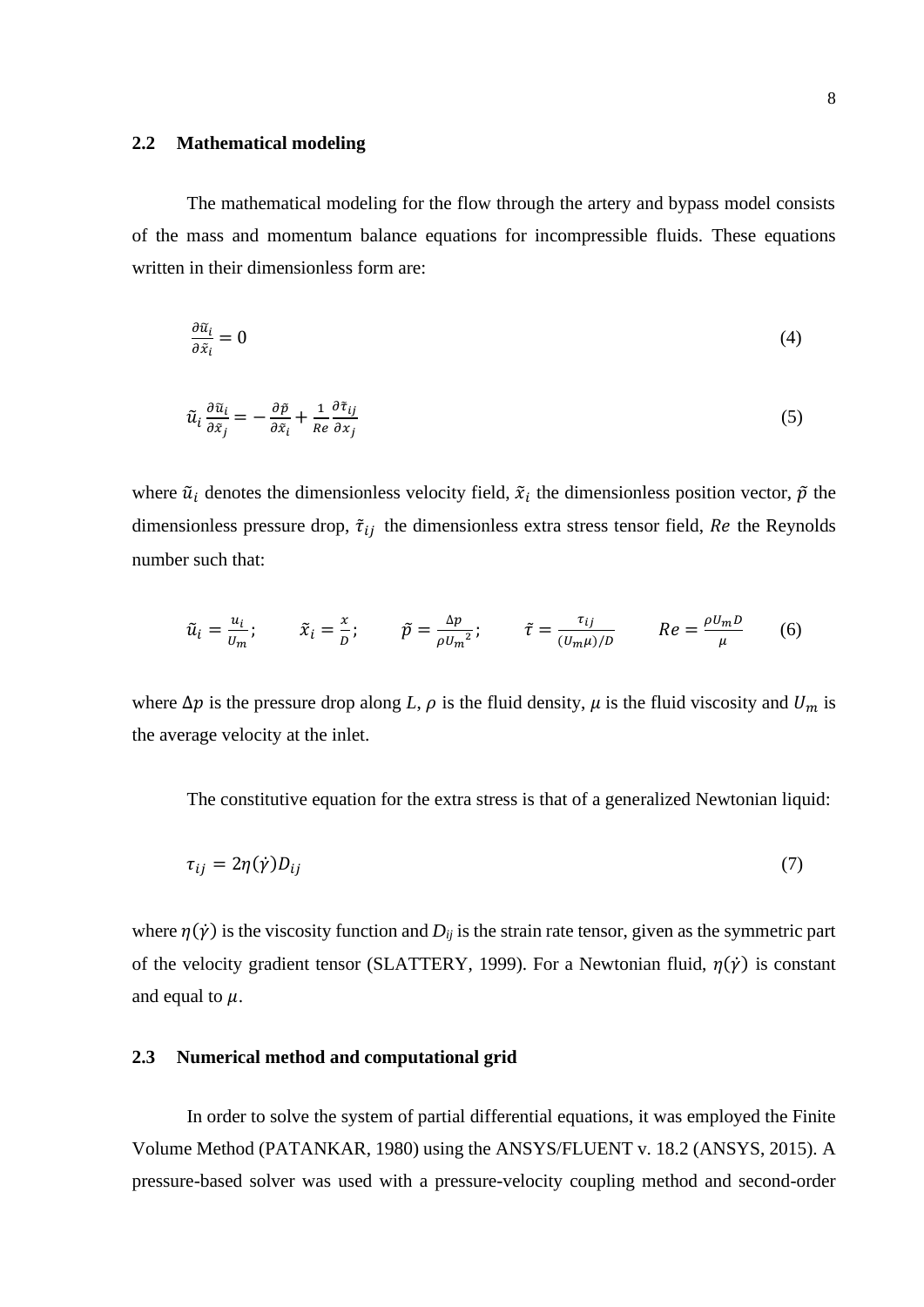interpolation functions for pressure and velocity fields. All calculations were conducted in double-precision representation of real numbers. The iterative algorithm was a false transient. The mesh was parameterized to keep proportional the element sizes according to the stenosis configuration and diameter ratio studied. Depending on the configuration, a total of 500,000 to 950,000 tetrahedral finite elements were necessary to mesh the computational domain accurately. Along the walls, prismatic layers elements were used in order to better capture the boundary layer. Figure 3 presents a sample of the computational mesh for the model with detailed views at the cross section in the bypass and native stenotic artery. As convergence criterion, scaled residuals of each equation at an iteration were used and compared with a userdefined convergence criteria equal to  $10^{-6}$  for velocity and pressure fields.

The *Grid Convergence Index (GCI)* method was applied for different values of junction angle  $\alpha$  and diameter ratio  $D_1/D$  in the three values of stenosis degree ( $S = 25\%$ , 50%, and 75%). As explained by Celik et al. (2008), this method is useful for calculation and reporting of discretization error estimates in CFD simulations where experimental data may not be available for comparison.Table 2 summarizes these results where *N* represents the number of elements. It can be verified that the maximum *GCI* was 1.82%, refining the mesh in a factor of 15% to 30%. It is important to observe that, based on experience and not on formal derivation, a GCI value of 5% is considered acceptable for this method (CELIK et al., 2008).

## **2.4 Design of experiments and response surface methodology**

To investigate the effects of the junction angle  $\alpha$  and the artery diameter ratio  $D_1/D$  on the pressure drop along the length *L*, the Response Surface methodology available in ANSYS Design Xplorer 18.2 was applied (ANSYS, 2016). A sparse grid method (MONTGOMERY, 2013) was employed for the design of experiments to build the response surfaces and represent  $\tilde{p}$  as a function of the degrees of freedom  $D_1/D$  and  $\alpha$ , within the ranges  $0.1 \le D_1/D \le 1.0$  and  $30^{\circ} \le \alpha \le 70^{\circ}$ . Sparse Grid is an adaptive model driven by the accuracy defined by the user. Initially, the program calculated four design points located at the edges and one design point located at the center of the response surface. Then, the response surface was elaborated with a maximum number of 1,000 design points per surface. This method increases the accuracy of the response surface by automatically refining the matrix of design points in locations where the relative error of the output parameter is higher, i.e., it refines design points only in the directions necessary (ANSYS, 2016). Figure 4 illustrates a response surface example with a different matrix of design points. It is noteworthy that each design point represents a specific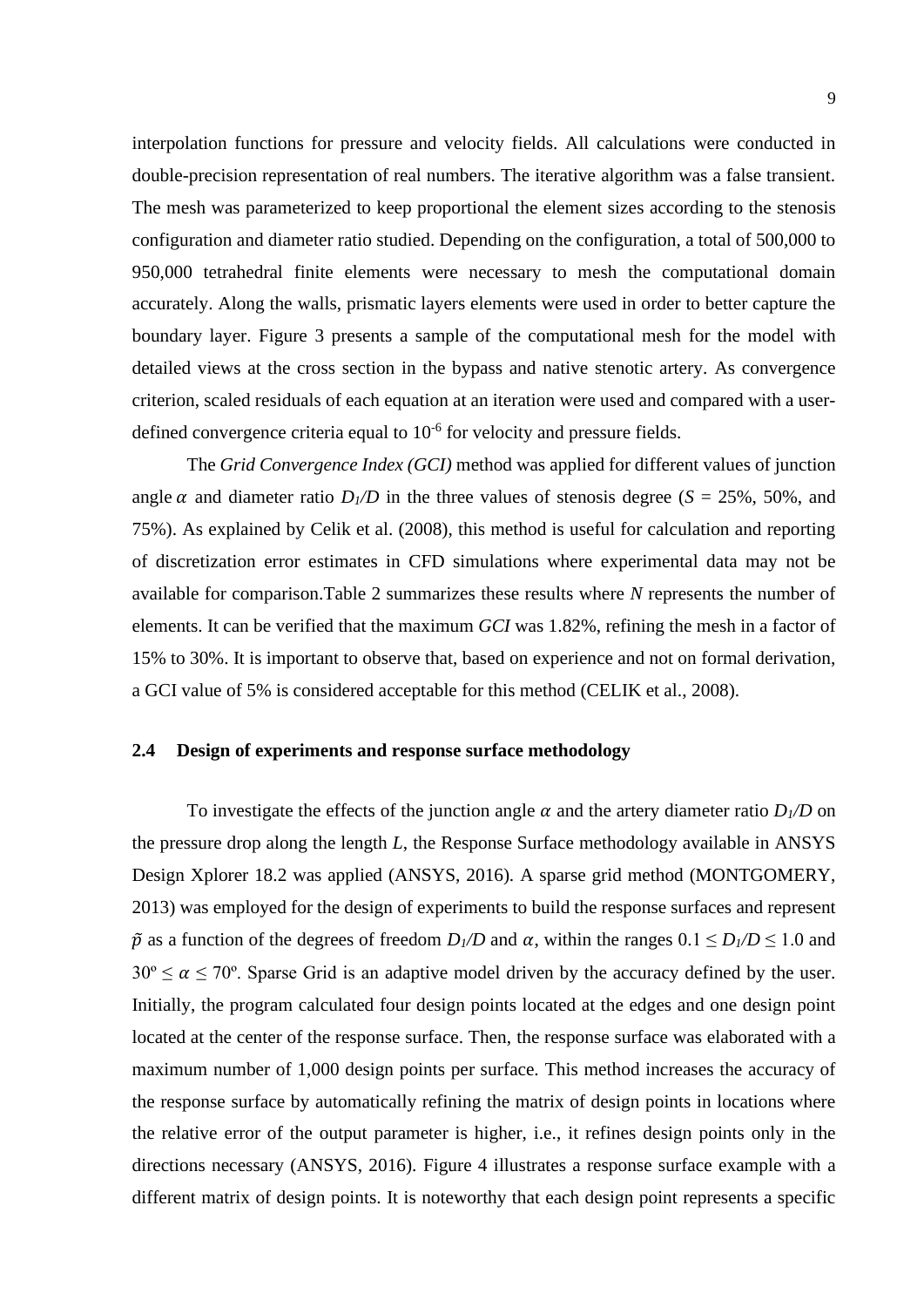bypass configuration within the ranges  $0.1 \le D_I/D \le 1.0$  and  $30^\circ \le \alpha \le 70^\circ$ . In this study, the number of points needed to construct each surface ranged from 200 to 300.

After building the response surfaces, the method suggests verification points. Ten verification points (individual simulations) were used for each response surface. Here, the root mean square error (RMSE) is employed as an indicator of the quality of the response surface:

$$
RMSE = \sqrt{\frac{1}{m} \sum_{i=1}^{m} \left( \frac{\tilde{p}_{pred,i} - \tilde{p}_{obs,i}}{\tilde{p}_{obs,i}} \right)^2 x100}
$$
(8)

where  $\tilde{p}_{pred}$  is the value of  $\tilde{p}$  predicted from response surface,  $\tilde{p}_{obs}$  is the value of  $\tilde{p}$  observed from the verification points, and *m* is the number of verification points.

In all cases there was good agreement between individual simulations and the response surfaces. The maximum RMSE for the response surfaces presented in this work was 1.33%.

## **3 RESULTS AND DISCUSSION**

#### **3.1 Model verification**

Preliminary tests were performed using the numerical model and their results for the wall shear stress (WSS) were compared with those of Ko et al. (2007) for the case of Reynolds number *Re* equal to 250, blood viscosity  $\mu$  equal to 0.0035 kg/m.s, blood density  $\rho$  equal to 1000 kg/m<sup>3</sup> and the parameters of the arterial graft  $D_1/D$  equal to 1, junction angle  $\alpha$  equal to 45° and stenosis degree *S* equal to 70%.The shear stress found at each point was normalized by the shear stress of a fully developed condition in the host artery. Three positions were verified on the wall artery (inner, outer and side wall, as presented in Fig. (1)).

Figure 5 presents the results of the verification for the inner wall and outer wall. The side wall results are not included for simplicity since they were similar to the outer wall results. It can be verified that for most points there was good agreement between the present results and literature.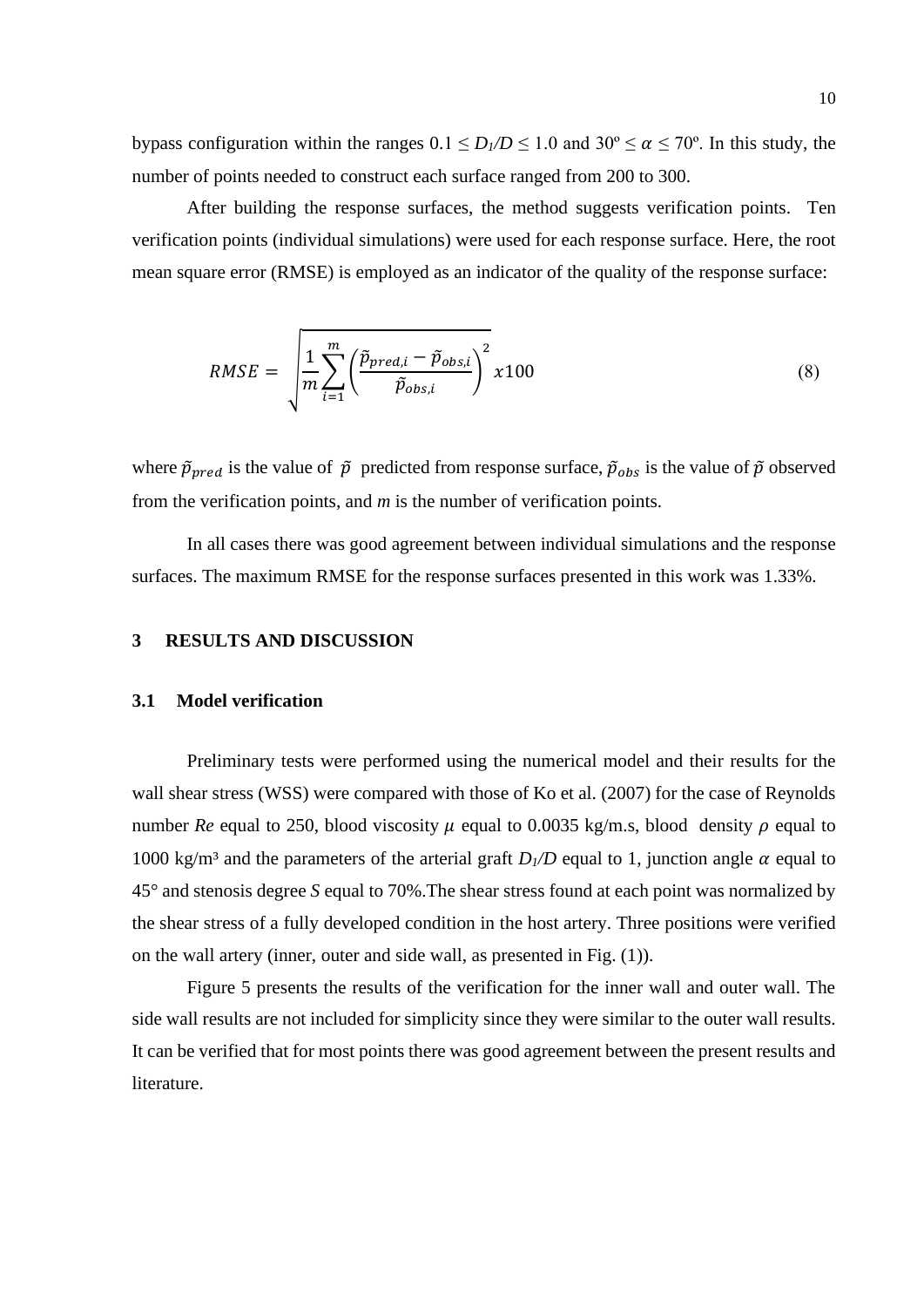## **3.2 Response surfaces**

Figure 6 shows the response surfaces that represent  $\tilde{p}$  as a function of the degrees of freedom,  $D_1/D$  and  $\alpha$ , within the ranges  $0.1 \leq D_1/D \leq 1.0$  and  $30^\circ \leq \alpha \leq 70^\circ$ . Each response surface represents the results of stenosis degree *S* equal to 25%, 50% and 75% at Reynolds Number *Re* equal to 150, 250 and 400. It is possible to observe that the nine response surfaces had a specific optimal point that minimized the dimensionless pressure drop  $\tilde{p}$ . For each case, a value of  $D_1/D$  and  $\alpha$  where  $\tilde{p}$  is minimum was obtained. In all situations, as the aspect ratio  $D_1/D$  increased to 1 and the junction angle,  $\alpha$ , decreased to 30°,  $\tilde{p}$  decreased. However, as the stenosis degree became larger, i.e. the flow highly deviated through the bypass and the influence of  $\alpha$  in  $\tilde{p}$  became almost unnoticeable. These results showed that the diameter ratio  $D_1/D$  had a more significant effect on the pressure drop than  $\alpha$ . The prominent influence of the  $D_1/D$  ratio compared to the  $\alpha$  angle had been confirmed experimentally (TSUKUI et al., 2017) and numerically (XIONG and CHONG, 2008; DO et al., 2010; VIMMR et al., 2012) in idealized steady and pulsatile stenotic flows. Tsukui et al. (2017) also confirmed that a smaller junction angle  $(\alpha)$  yielded lower energy loss at bypass graft.

Table 3 summarizes the optimal geometry results for the nine configurations. It is possible to notice a considerable dependence of  $\tilde{p}$  on the stenosis degree *S*. Also, the optimum point for all cases was  $D_1/D$ , *opt* equal to 1 and  $\alpha$ , *opt* equal to 30°. This result indicated that by increasing the aspect ratio  $D_1/D$  and decreasing the angle  $\alpha$  a better result would be obtained. However, this situation would be impractical from the surgical standpoint because a graft of difficult suture would be produced (VIMMR et al., 2012). As a possible solution to this problem, Chua et al. (2005a) proposed sleeve models that could be used as mechanical connectors between the bypass graft and host artery, eliminating the need for quality suturing.

As according to Constructal Law, everything that flows generates forms and structures over time in order to facilitate its movement through mediums that offer resistances to the flow (BEJAN and ZANE, 2012). So, by applying Constructal Design methodology, the optimum points found here were in accordance with previous studies that evaluated the graft design with other methodologies. Xiong and Chong (2008) speculated that a graft with a diameter of about 1 to 1.5 times larger than that of the host artery, and a junction angle in the range of 30°–45° would improve hemodynamics. Do et al. (2010) found a similar result, where the junction angle is 40º with a diameter ratio equal to 1.6. Vimmr et al. (2012) concluded that the most favorable flow field was observed for the bypass model with a diameter ratio equal to 1 while reducing the probability of bypass failure due to thrombosis or intimal hyperplasia.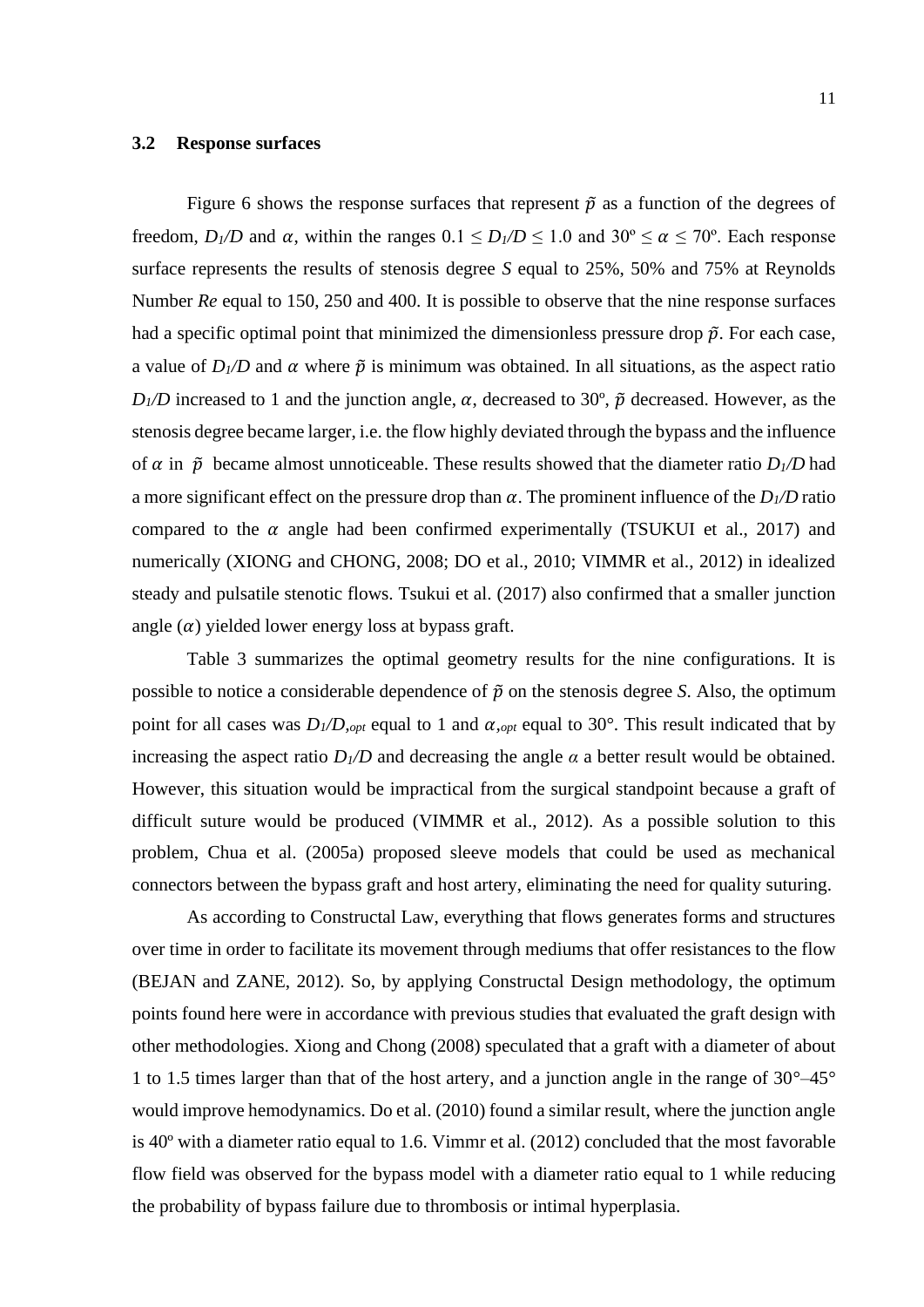## **3.3 Velocity fields**

Velocity field data is presented at *Re* equal to 250 and for *S* equal to 25%, 50%, and 75% to corroborate the results found on the response surfaces for the optimal bypass geometry. The main focus was on the isolated effect caused by the variation of the diameter ratio  $D_1/D$ and junction angle  $\alpha$ . For each stenosis degree, velocity contours are shown in Fig. (7), (8) and (9) at different diameter ratios  $(D_1/D)$  equal to 0.5; 0.7; and 1.0) for a fixed junction angle, equal to  $30^{\circ}$  ( $\alpha_{\text{cont}}$  found in Tab. (3)).

As expected from section 3.2, the increase of aspect ratio  $D_1/D$  provided a greater flow deviation through the bypass. It is worth noting that for *S* equal to 25% the placement of the bypass graft did not significantly affect blood flow. As the degree of stenosis increased, the use of the bypass became more effective. These findings were consistent with Ko et al. (2007) and Vimmr et al. (2012), who asserted that stenosis degree smaller than 50% were commonly described as hemodynamically insignificant because there was no impact on the blood supply to downstream tissues. Furthermore, according to Fan et al. (2016) mild stenosis could significantly reduce the resistance and induce a small pressure gradient from the inlet of a bypass, causing a competitive flow through it and reducing its long term patency.

In addition, with the increase of  $D_1/D$ , larger recirculation zones appeared for stenosis of 50% ( $\tilde{x}$  = -2 to 0 and  $\tilde{x}$  = 1 to 3) and 75% ( $\tilde{x}$  = -2 to 0 and  $\tilde{x}$  = 1 to 3). This situation was already well reported by several authors. Bertolotti et al. (2001) and Ko et al. (2007) observed the recirculation zone upstream of the junction and pointed out that, downstream of the junction, the greater the bypass flow (i.e., as the stenosed severity increases), the greater the distance to obtain the maximum velocity at the center of the artery and the greater the distributing areas of recirculation zones. Lee et al. (2001) concluded that the entrance and the exit junctions of the bypass were the two critical locations where the curved, twisted and disturbed flow in the bypass was prone to damage the particles in the blood flow. Hence, recirculation zones next to the occlusion allow the damaged particles and substances to accumulate. Because of this phenomenon bypass surgery tends to fail after some years, being well recognized that nonuniform hemodynamics contributes to restenosis and the risk of thrombosis due to the possibility of blood cell accumulation (OWIDA et al., 2012; VIMMR et al., 2012).

Jet blood flow was observed in the post stenotic region ( $\tilde{x} = 0$ ), especially at severe degrees of stenosis ( $S = 75\%$ ) and when  $D_I/D$  had lower values. The complexity of these flow patterns had been analyzed in the most recent studies in the hemodynamic area at stenotic arteries without bypass graft. Conti et al. (2016), Sood et al. (2018) and Andersson et al. (2019)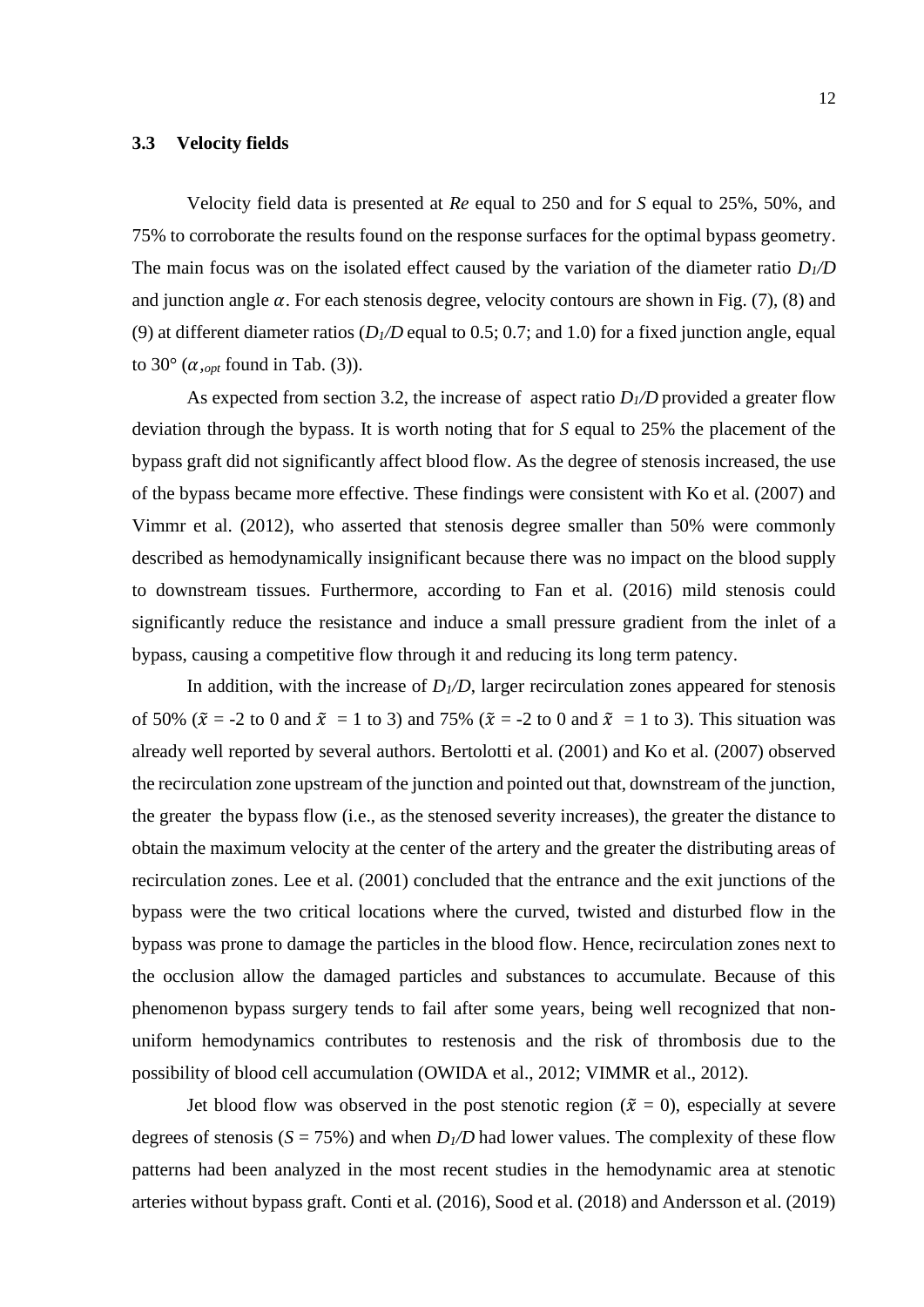reported in their studies that such crossing pattern of the jet could impair essential endothelial functions and increase the susceptibility and progression of vascular diseases. The greater the degree of stenosis, the more distinct, stronger and eccentric was the jet flow. However, its role as a pathological determinant was still less understood (ANDERSSON et al., 2019).

Referring now to Fig. (10), (11) and (12), velocity contours are presented at different junction angles ( $\alpha$  equal to 30°; 40°; 50°; 60°; and 70°) for a fixed diameter ratio equal to 1  $(D_1/D_{opt}$  found in Tab. (3)). For any degree of stenosis, it is noteworthy that at lower junction angles (Fig. (10a), (11a) and (12a)), smaller peaks of velocity appeared along with the domain, i.e., blood flow was more uniform in both the bypass and the artery. Upstream of the stenosis no significant differences in velocity contours as well as in recirculation zones were noticed. Downstream of the stenosis, at *S* equal to 50% (Fig. (11)) and 75% (Fig. (12)), an accentuation of a recirculation zone could be seen near the toe ( $\tilde{x} = 3$  to 5) with the increase of the junction angle. Besides, at *S* equal to 75% (Fig.  $(12)$ ), the increase of  $\alpha$  promoted a greater direction of flow against the bed of the artery ( $\tilde{x} = 3$  to 4). These findings were in line with previous steady and pulsatile studies that stated the anastomotic angles greatly dominate the flow conditions around the heel, toe, and across the artery bed. Lee et al. (2001) and Do et al. (2010) concluded that a smaller angle meant weaker secondary flow and smoother overall flow but in practice it took a longer suture line which would be more vulnerable to thrombosis. Chua et al. (2005a) and Owida et al. (2012) observed that high gradients of velocity were found in the post stenotic region, which might be the reason for the IH to be more prevalent at this region. Regardless of the angle studied in a 70% stenotic artery, Ko et al. (2008) stated that there are four low-velocity regions in the artery and one in the graft. They also concluded that the increase of anastomotic angle caused less percentage of the mass flow rate flowing into the bypass graft but did not influence the flow patterns. Vimmr et al. (2012) pointed out as a practicable solution an intermediate angle that ensured a relatively uniform flow field but did not require a complicated implementation technique and a longer suture line.

## **3.4 Wall Shear Stress (WSS)**

Intimal hyperplasia formation is associated with low WSS values and there is a risk of plaque rupture at high shear stresses (OJHA, 1994; HARUGUCHI et al., 2003; PEIFFER et al., 2013). In this section the focus is on the shear stress behavior at artery wall. Results are shown at *Re* equal to 250, critical stenosis degree equal to 50% and 75% and, similarly to velocity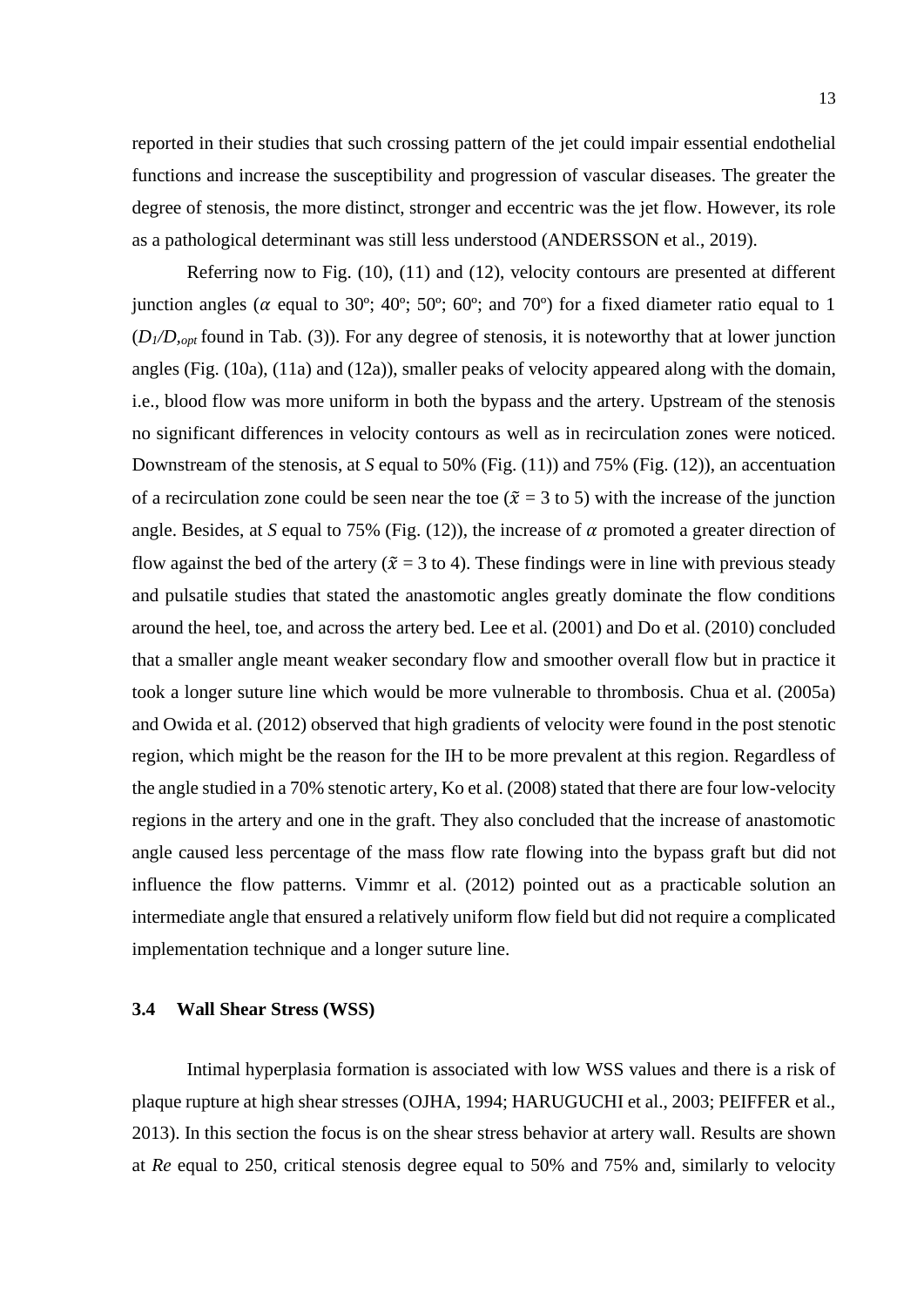contours, the focus is on the isolated effect on WSS caused by the variation of the diameter ratio  $D_1/D$  and junction angle  $\alpha$ .

The shear stress found in each point was normalized by the shear stress at a fully developed condition in the host artery. Remarkable results are pointed out at three positions on the wall artery (inner, outer and side wall, as presented in Fig. (13) to (18)). In any of the three wall positions studied, it was possible to observe that with the increment of the stenosis degree higher WSS values were obtained in the constricted area ( $\tilde{x} = 0$ ). This result was in agreement with the conclusions of Ko et al. (2007) and Vimmr et al. (2012). Also, by reducing the diameter ratio, there was an expressive increase in WSS values in the area of stenosis ( $\tilde{x} = 0$ ). A less representative increase in WSS occured in same region with increment of junction angle.

At the inner wall (Fig. (13) and (14)), increasing the diameter ratio or reducing junction angle induced higher WSS values in the entrance of bypass ( $\tilde{x} = -2$  to -1) and toe regions ( $\tilde{x} =$ 3 to 4). These results suggested that by increasing the aspect ratio *D1/D* and decreasing the angle *α,* more blood flow was deviated through the bypass. Another observation at the inner wall in Fig. (13b) and Fig. (14b) were the negative values of WSS in the recirculation zones ( $\tilde{x} = 3$  to 4). It was possible to conclude that the increase in junction angle provided a more intense recirculation zone at the toe region ( $\tilde{x} = 3$  to 4). This result was in contrast to Vimmr et al. (2012) which did not observe an appreciable influence of junction angle in the pre and poststenotic regions. However, in the vicinity of the toe, a larger angle exposed the wall to lower shear stress. Do et al. (2010) also pointed out that by changing the junction angle the WSS locations were more pronounced around the graft and at the bed near the toe.

On the outer wall (Fig. (15) and (16)) it is noted the influence on WSS caused by the variation of diameter ratio and junction angle. In Fig. (15a), in the post stenotic region ( $\tilde{x} = 2$ to 4) the increase in  $D_1/D$  caused higher WSS values. In Fig. (16b), the increase in junction angle caused a peak of shear stress in the artery bed ( $\tilde{x} = 3$  to 4). Chua et al. (2005a) and Ko et al. (2008) also reported high gradients of WSS in the post stenotic region at the artery bed by increasing the junction angle, which may be the reason for the thicker intimal hyperplasia at the floor of host artery. All these observations were also noted on the side wall (Fig. (17) and (18)). The difference is in Fig. (17b) and (18b) in the region upstream of the stenosis ( $\tilde{x} = -3$  to -2), where greater negative WSS values were observed for larger angles.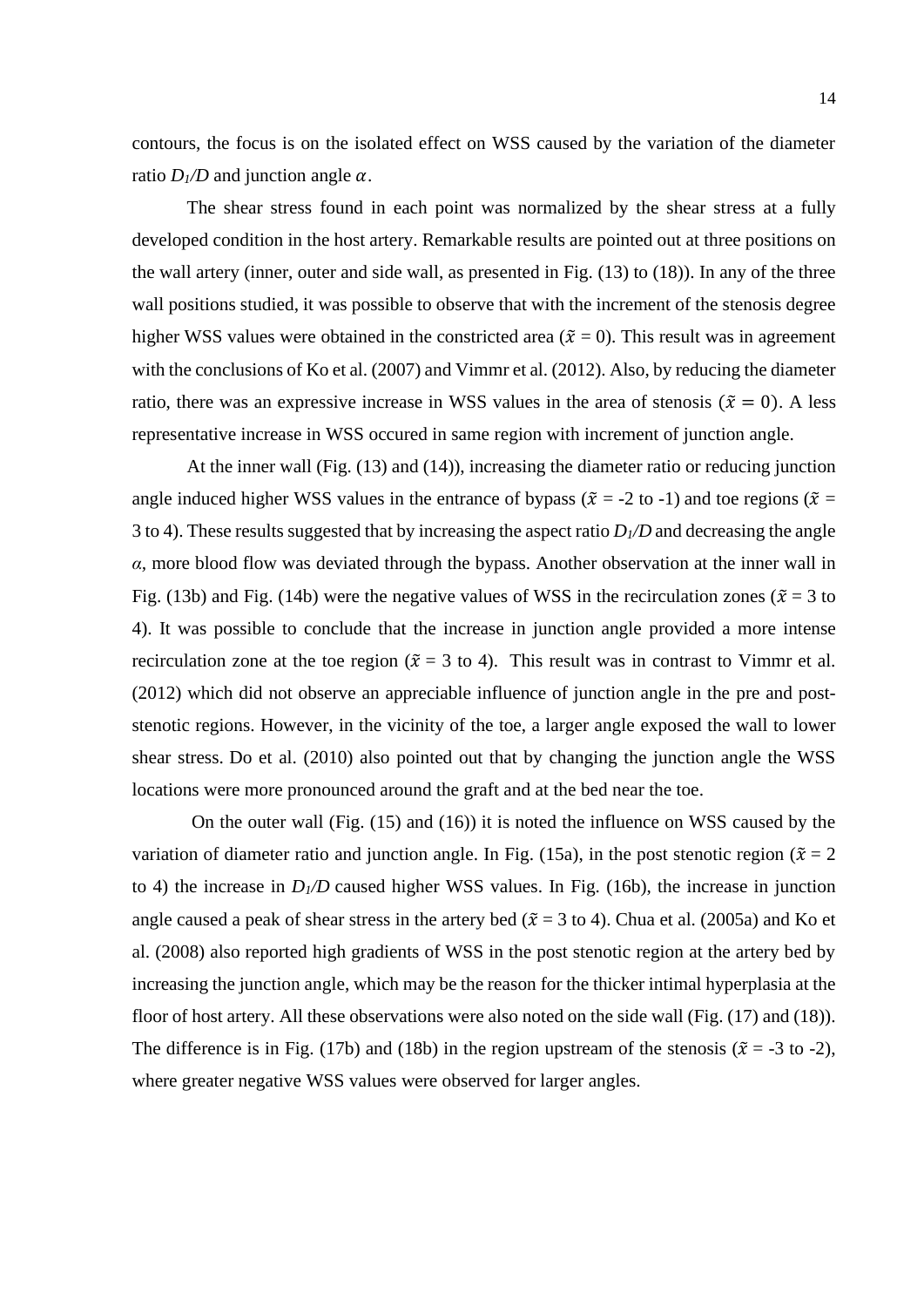## **4 CONCLUDING REMARKS**

In this work, it was investigated the effects of geometric parameters in different flow conditions of a bypass graft in an idealized, partially-stenosed coronary artery. Using Constructal Design associated with Design of Experiments and Response Surface methodologies, nine response surfaces were generated, each one representing the results of stenosis degree *S* equal to 25%, 50%, and 75% and for Reynolds number equal to 150, 250 and 400. It was found for which values of  $D_1/D$  and  $\alpha$  the dimensionless pressure drop  $\tilde{p}$ , was minimized. In all situations, as the diameter ratio increased to 1 and the junction angle decreased to 30°,  $\tilde{p}$  decreased. Also, it was possible to notice a considerable dependence of  $\tilde{p}$  on the stenosis degree *S*. The optimum point for all cases was  $D_1/D$ , *opt* equal to 1 and  $\alpha$ , *opt* equal to 30°, which was confirmed by previous studies. It was also evaluated the isolated effects on velocity contours and wall shear stress (WSS) caused by the variation of the diameter ratio *D1/D* and junction angle  $\alpha$ . The results showed that  $D_1/D$  had more significant effects than  $\alpha$ . It is noteworthy that the Design of Experiments and Response Surface methodologies can be used in the future to evaluate other hemodynamic parameters to improve the results found so far.

At this point, some limitations of this study should be mentioned. First of all, a steadystate condition was applied while the blood flow is known to be pulsating. Secondly, the blood was assumed as a Newtonian fluid, which may affect the results found at low shear stress rates. Moreover, the grafts and arteries were assumed as rigid walls and idealized without considering a patient-specific vascular model. In addition, literature does not yet provide many experimental data that are essential for validation and clinical adoption of any proposed configuration.

Despite the above-mentioned simplifications and assumptions, by applying Constructal Design methodology, the main conclusions and the optimal graft design found in this paper are in accordance with previous studies that evaluated the graft design with other methodologies. It is worth mentioning that until now the few applications of Constructal theory in medicine had been with respect to cancer treatments in two works. One, by Wang et al. (2007) evaluated the crucial problem of keeping the temperature of the healthy tissue surrounding the tumor below a certain threshold so as not to damage the tissue itself. The other, by Lucia and Grisolia (2018) studied the entropy generation related to the pH changes obtained by ionic transport through a membrane related to mitosis/apoptosis ratio and fundamental to evaluate the probability of evolution of cancer. Other two works in the vision area used an approach based on Constructal Law: one to analyse the pressure inside the eye's anterior chamber in relation to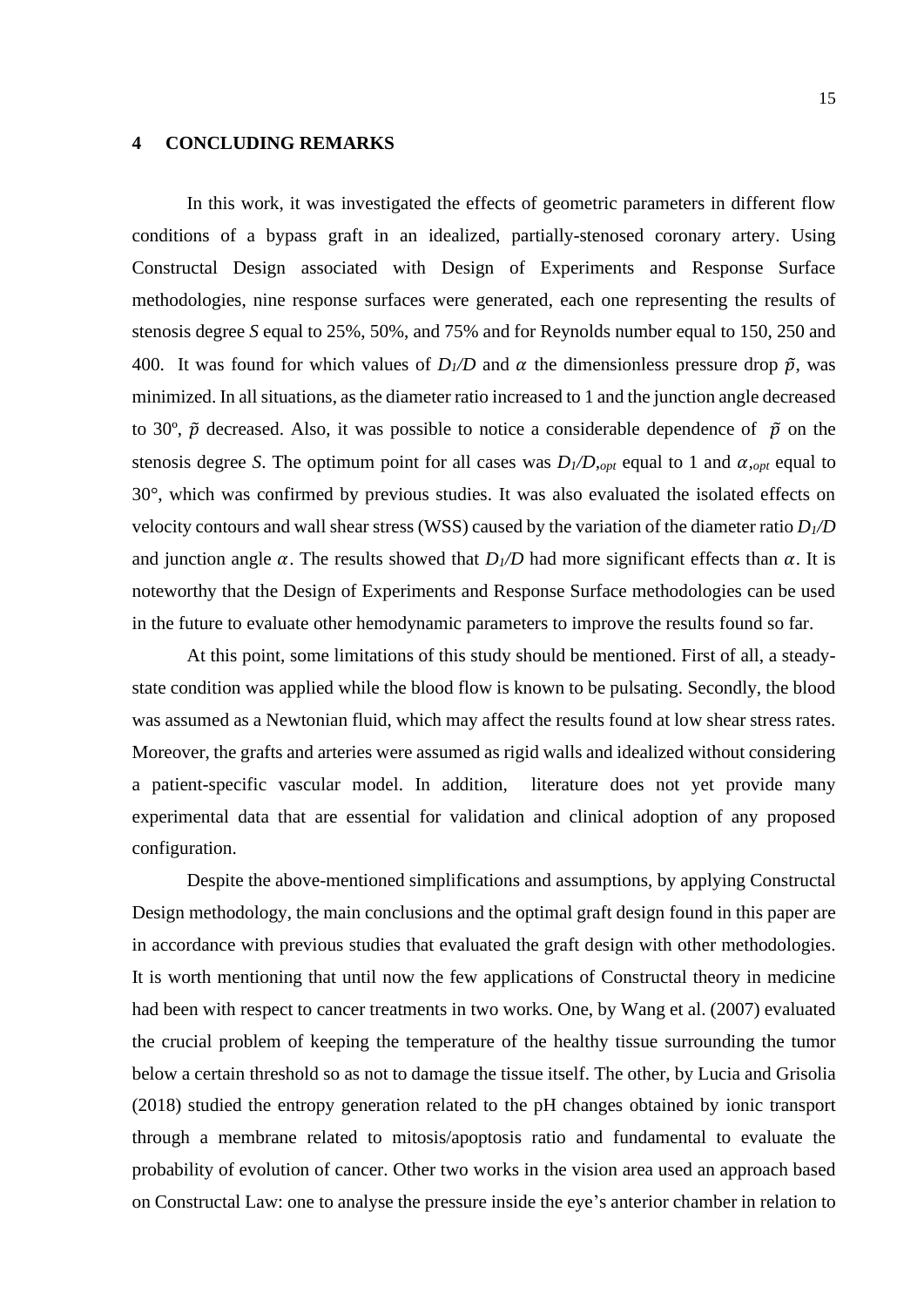the biomechanical properties of corneas (LUCIA et al., 2016) and the other verified how the chloride ions fluxes can determine the water inflow and outflow and to understand how intraocular pressure is controlled by these fluxes (LUCIA et al., 2017). Finally, starting from the outcomes obtained here, it is evident that the introduction of the Constructal Design method in the area of hemodynamics can provide valuable results for problems that literature still does not provide a definitive clarification.

# **ACKNOWLEDGEMENTS**

The author R.F. Dutra acknowledges the agency CAPES (Coordination for the Improvement of Higher Education Personnel– Brasília – DF – Brazil) for a Master's Degree scholarship. Authors F.S.F. Zinani and L.A.O. Rocha are grant holders of CNPq (National Counsel of Technological and Scientific Development– Brasília – DF – Brazil), process numbers 307827/2018-6 and 307847/2015-2, respectively. We acknowledge Unisinos Office of Research and Graduate Studies (UAPPG) and CAPES for financial support. The author C. Biserni was sponsored by the Italian Ministry for Education, University and Research.

## **REFERENCES**

ANDERSSON, Magnus; EBBERS, Tino; KARLSSON, Matts. Characterization and estimation of turbulence-related wall shear stress in patient-specific pulsatile blood flow. **Journal of Biomechanics**, v. 85, p. 108–117, 2019. <https://doi.org/10.1016/j.jbiomech.2019.01.016>

ANSYS. **Ansys Fluent User's Guide**. Canonsburg, 2015.

ANSYS. **Design Xplorer User's Guide. Release 17.2**. Canonsburg, 2016.

BASSIOUNY, Hisham S.; WHITE, Scott; GLAGOV, Seymour; CHOI, Eric; GIDDENS, Don P.; ZARINS, Christopher K. Anastomotic intimal hyperplasia: Mechanical injury or flow induced. **Journal of Vascular Surgery**, v. 15, n. 4, p. 708–717, 1992. <https://doi.org/10.1067/mva.1992.33849>

BEJAN, A. **Advanced Engineering Thermodynamics**. 2 ed, Wiley, New York, 1997.

BEJAN, A; LORENTE, S. **Design with Constructal Theory**. Wiley, Hoboken, 2008.

BEJAN, A.; LORENTE, S. The constructal law and the evolution of design in nature. **Physics of Life Reviews**, v. 8, p. 209–240, 2011. <https://doi.org/10.1016/j.plrev.2011.05.010>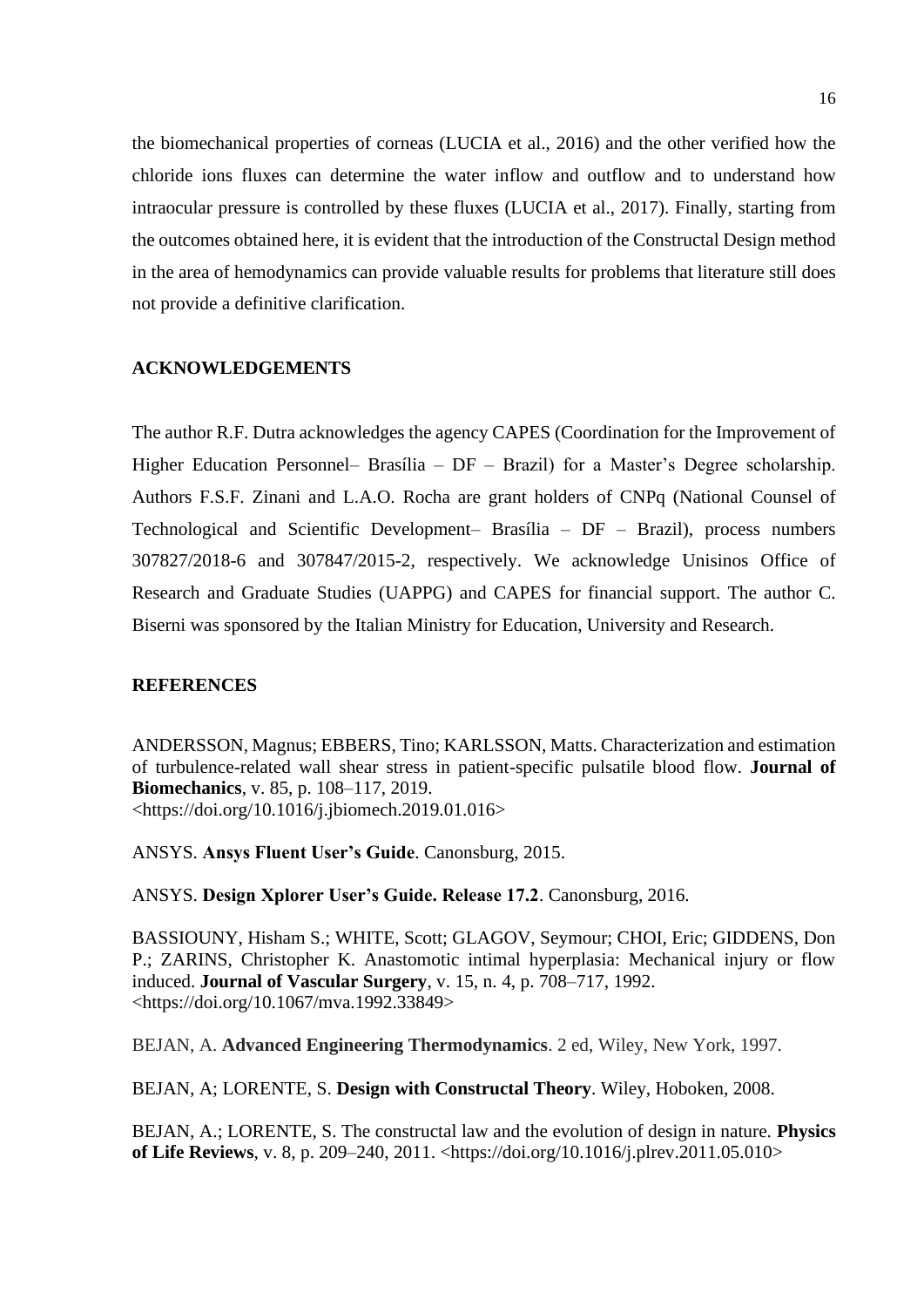BEJAN, A.; ZANE, J. P. **Design in Nature: How the Constructal Law Governs Evolution in Physics**, Biology, Technology, and Social Organization. Doubleday, New York, 2012.

BEJAN, A. **The Physics of Life**, St. Martin's Press, New York, 2016.

BERTOLOTTI, C.; DEPLANO, V.; FUSERI, J.; DUPOUY, P. Numerical and experimental models of post-operative realistic flows in stenosed coronary bypasses. **Journal of Biomechanics**, v. 34, n. 8, p. 1049–1064, 2001. <https://doi.org/10.1016/S0021-9290(01)00027-6>

BERTOLOTTI, C; DEPLANO, V. Three-dimensional numerical simulations of flow through a stenosed coronary bypass. **Journal of Biomechanics**, v. 33, p. 1011–1022, 2000. <https://doi.org/10.1016/S0021-9290(00)00012-9>

CELIK, I. B.; GHIA, U.; ROACHE, P. J.; FREITAS, C. J.; COLEMAN, H.; RAAD, P. E., 2008. Procedure for Estimation and Reporting of Uncertainty Due to Discretization in CFD Applications. **Journal of Fluids Engineering**, v. 130, p. 128–131.

CHEN, L. Progress in study on constructal theory and its applications. **Science China Technological Sciences**, v. 55, n. 3, p. 802–820, 2012. <https://doi.org/10.1007/s11431-011-4701-9>

CHUA, Leok Poh; TONG, Jia Hui; ZHOU, Tongming. Numerical simulation of steady flows in designed sleeve models at distal anastomoses. **International Communications in Heat and Mass Transfer**, v. 32, n. 5, p. 707–714, 2005.  $\lt$ http://dx.doi.org/10.1016/j.icheatmasstransfer.2004.08.025>

CHUA, Leok Poh; ZHANG, Junmei; ZHOU, Tongming. Numerical study of a complete anastomosis model for the coronary artery bypass. **International Communications in Heat and Mass Transfer**, v. 32, n. 3–4, p. 473–482, 2005. <http://dx.doi.org/10.1016/j.icheatmasstransfer.2004.03.016>

COLE, J. S.; WATTERSON, J. K.; O'REILLY, M. J. G. Numerical investigation of the haemodynamics at a patched arterial bypass anastomosis. **Medical Engineering and Physics**, v. 24, n. 6, p. 393–401, 2002. <https://doi.org/10.1016/S1350-4533(02)00038-3>

CONTI, Michele; LONG, Chris; MARCONI, Michele; BERCHIOLLI, Raffaella; BAZILEVS, Yuri; REALI, Alessandro. Carotid artery hemodynamics before and after stenting: A patient specific CFD study. **Computers and Fluids**, v. 141, p. 62–74, 2016. <http://dx.doi.org/10.1016/j.compfluid.2016.04.006>

DO, Hung; OWIDA, Amal A.; YANG, William; MORSI, Yos S. Numerical simulation of the haemodynamics in end-to-side anastomoses. **International Journal for Numerical Methods in Fluids**, v. 67, p. 638–650, 2010. <http://dx.doi.org/10.1002/fld.2381>

FAGUNDES, T. M.; LORENZINI, G.; ESTRADA, E. da S. D.; ISOLDI, L. A.; DOS SANTOS, E. D.; ROCHA, L. A. O.; DA SILVA NETO, A. J. Constructal Design of Conductive Asymmetric Tri-Forked Pathways. **Journal of Engineering Thermophysics**, v. 28, n. 1, p. 26– 42, 2019. <http://dx.doi.org/10.1134/S181023281901003X>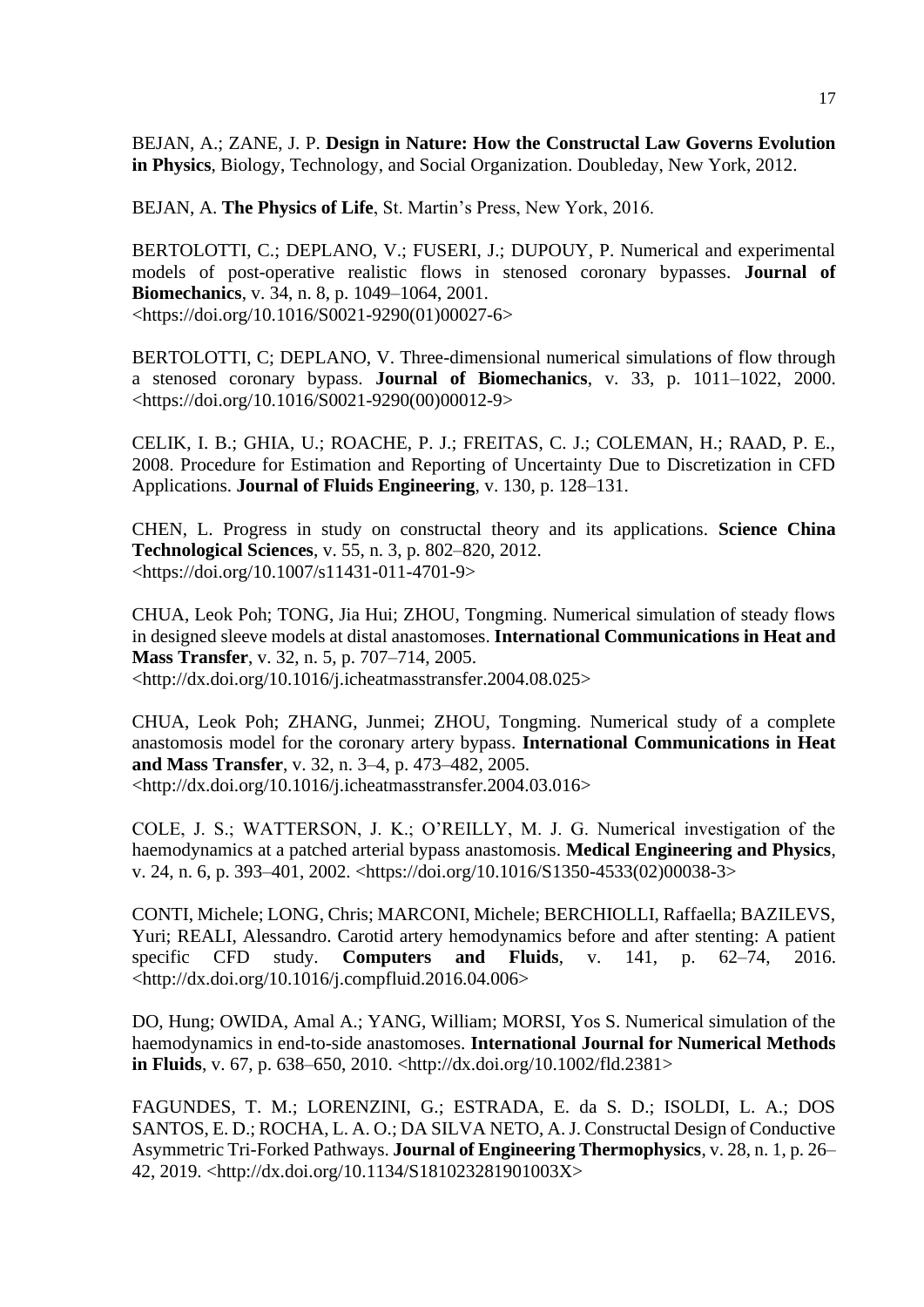FAN, Tingting; LU, Yuan; GAO, Yan; MENG, Jie; TAN, Wenchang; HUO, Yunlong; KASSAB, Ghassan S. Hemodynamics of left internal mammary artery bypass graft: Effect of anastomotic geometry, coronary artery stenosis, and postoperative time. **Journal of Biomechanics**, v. 49, n. 5, p. 645–652, 2016. <http://dx.doi.org/10.1016/j.jbiomech.2016.01.031>

FAN, Yubo; XU, Zaipin; JIANG, Wentao; DENG, Xiaoyan; WANG, Ke; SUN, Anqiang. An S-type bypass can improve the hemodynamics in the bypassed arteries and suppress intimal hyperplasia along the host artery floor. **Journal of Biomechanics**, v. 41, n. 11, p. 2498–2505, 2008. <http://dx.doi.org/10.1016/j.jbiomech.2008.05.008>

GUERCIOTTI, Bruno; VERGARA, Christian; IPPOLITO, Sonia; QUARTERONI, Alfio; ANTONA, Carlo; SCROFANI, Roberto. A computational fluid–structure interaction analysis of coronary Y-grafts. **Medical Engineering and Physics**, v. 47, p. 117–127, 2017. <http://dx.doi.org/10.1016/j.medengphy.2017.05.008>

HARUGUCHI, Hiroaki; TERAOKA, Satoshi. Intimal hyperplasia and hemodynamic factors in arterial bypass and arteriovenous grafts: A review. **Journal of Artificial Organs**, v. 6, n. 4, p. 227–235, 2003. <http://dx.doi.org/10.1007/s10047-003-0232-x>

IASIELLO, Marcello; VAFAI, Kambiz; ANDREOZZI, Assunta; BIANCO, Nicola. Analysis of non-Newtonian effects within an aorta-iliac bifurcation region. **Journal of Biomechanics**, v. 64, p. 153–163, 2017. <https://doi.org/10.1016/j.jbiomech.2017.09.042>

KO, T. H.; TING, K.; YEH, H. C. Numerical investigation on flow fields in partially stenosed artery with complete bypass graft: An in vitro study. **International Communications in Heat and Mass Transfer**, v. 34, n. 6, p. 713–727, 2007. <http://dx.doi.org/10.1016/j.icheatmasstransfer.2007.03.010>

KO, T. H.; TING, K.; YEH, H. C. A numerical study on the effects of anastomotic angle on the flow fields in a stenosed artery with a complete bypass graft. **International Communications in Heat and Mass Transfer**, v. 35, n. 10, p. 1360–1367, 2008. <http://dx.doi.org/10.1016/j.icheatmasstransfer.2008.06.010>

KU, David N; GIDDENS, Don P.; ZARINS, Christopher K.; GLAGOV, Seymour. Pulsatile Flow and Atherosclerosis in the Human Carotid Bifurcation. **Ateriosclerosis**, v. 5, p. 293–302, 1985. <https://doi.org/10.1161/01.ATV.5.3.293>

LEE, D.; SU, J. M.; LIANG, H. Y. A numerical simulation of steady flow fields in a bypass tube. **Journal of Biomechanics**, v. 34, n. 11, p. 1407–1416, 2001. <https://doi.org/10.1016/S0021-9290(01)00131-2>

LEI, M.; ARCHIE, J. P.; KLEINSTREUER, C. Computational design of a bypass graft that minimizes wall shear stress gradients in the region of the distal anastomosis. **Journal of Vascular Surgery**, v. 25, n. 4, p. 637–646, 1997. <https://doi.org/10.1016/S0741-5214(97)70289-1>

LEUPRECHT, Armin; PERKTOLD, Karl; PROSI, Martin; BERK, Thomas; TRUBEL, Wolfgang; SCHIMA, Heinrich. Numerical study of hemodynamics and wall mechanics in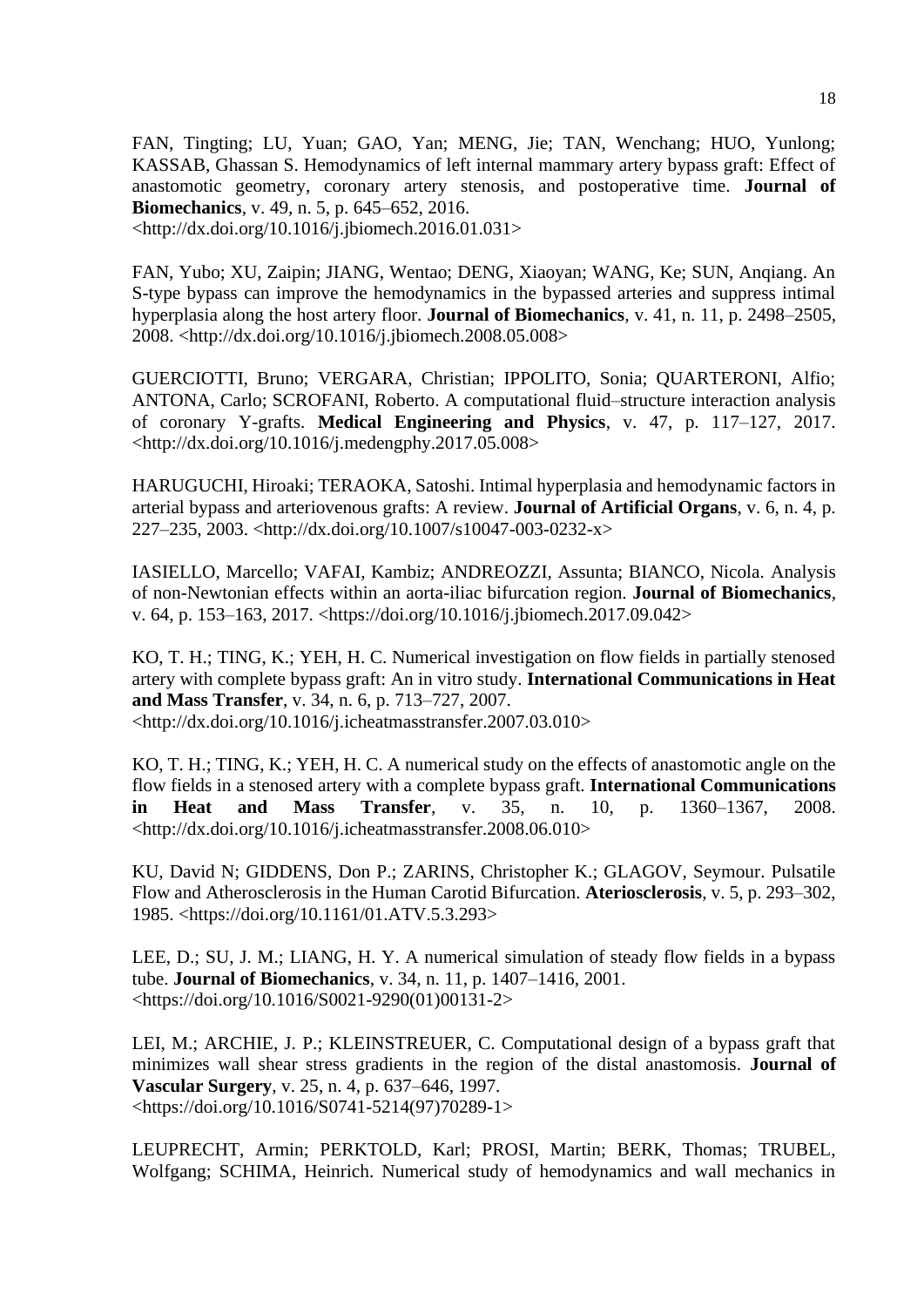distal end-to-side anastomoses of bypass grafts. **Journal of Biomechanics**, v. 35, n. 2, p. 225– 236, 2002. <https://doi.org/10.1016/S0021-9290(01)00194-4>

LIU, Guiying; WU, Jianhuang; GHISTA, Dhanjoo N.; HUANG, Wenhua; WONG, Kelvin K. L. Hemodynamic characterization of transient blood flow in right coronary arteries with varying curvature and side-branch bifurcation angles. **Computers in Biology and Medicine**, v. 64, p. 117–126, 2015. <http://dx.doi.org/10.1016/j.compbiomed.2015.06.009>

LIU, Xiao; WANG, Libing; WANG, Zhenze; LI, Zhengxing; KANG, Hongyan; FAN, Yubo; SUN, Anqiang; DENG, Xiaoyan. Bioinspired helical graft with taper to enhance helical flow. **Journal of Biomechanics**, v. 49, n. 15, p. 3643–3650, 2016. <http://dx.doi.org/10.1016/j.jbiomech.2016.09.028>

LUCIA, Umberto; GRISOLIA, Giulia; DOLCINO, Daniela; ASTORI, Maria Rosa; MASSA, Eugenio; PONZETTO, Antonio. Constructal approach to bio-engineering: the ocular anterior chamber temperature. **Scientific Reports**, v. 6, p. 1–6, 2016. <http://dx.doi.org/10.1038/srep31099>

LUCIA, Umberto; GRISOLIA, Giulia; ASTORI, Maria Rosa. Constructal law analysis of Cltransport in eyes aqueous humor. **Scientific Reports**, v. 7, n. 1, p. 8–11, 2017. <http://dx.doi.org/10.1038/s41598-017-07357-8>

LUCIA, Umberto; GRISOLIA, Giulia. Constructal law and ion transfer in normal and cancer cells. **Proceedings of the Romanian Academy**, Series A, v. 19, Special Issue, p. 213–218, 2018. <https://academiaromana.ro/sectii2002/proceedings/doc2018-1s/continut/213-218.pdf>

MONTGOMERY, D.C. **Design and Analysis of Experiments**, 8. ed., John Wiley & Sons, New Jersey, 2012.

OJHA, Matadial. Wall Shear Stress Temporal Gradient and Anastomotic Intimal Hyperplasia. **Circulation Research**, v. 74, p. 1227–1231, 1994. <https://doi.org/10.1161/01.res.74.6.1227>

OWIDA, Amal Ahmed; DO, Hung; MORSI, Yos S. Numerical analysis of coronary artery bypass grafts: An over view. **Computer Methods and Programs in Biomedicine**, v. 108, n. 2, p. 689–705, 2012. <http://dx.doi.org/10.1016/j.cmpb.2011.12.005>

PATANKAR, S. V. **Numerical Heat Transfer and Fluid Flow**. McGraw-Hill, New York, 1980.

PEIFFER, Veronique; SHERWIN, Spencer J.; WEINBERG, Peter D. Does low and oscillatory wall shear stress correlate spatially with early atherosclerosis? A systematic review. **Cardiovascular Research**, v. 99, n. 2, p. 242–250, 2013. <https://doi.org/10.1093/cvr/cvt044>

POLITIS, A. K.; STAVROPOULOS, G. P.; CHRISTOLIS, M. N.; PANAGOPOULOS, F. G.; VLACHOS, N. S.; MARKATOS, N. C. Numerical modeling of simulated blood flow in idealized composite arterial coronary grafts: Steady state simulations. **Journal of Biomechanics**, v. 40, n. 5, p. 1125–1136, 2007.

<https://doi.org/10.1016/j.jbiomech.2006.05.008>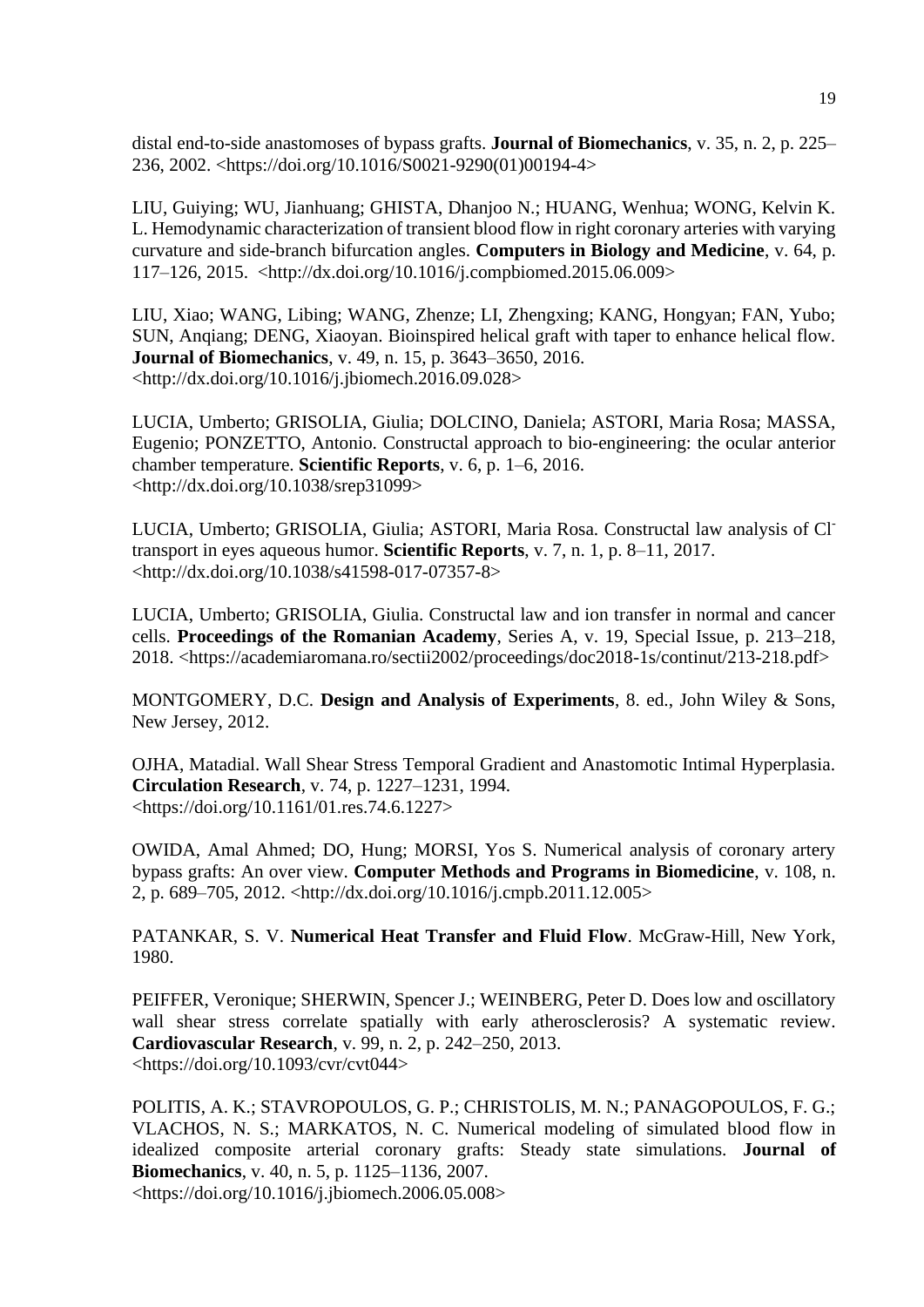POST, Allison; DIAZ-RODRIGUEZ, Patricia; BALOUCH, Bailey; PAULSEN, Samantha; WU, Siliang; MILLER, Jordan; HAHN, Mariah; COSGRIFF-HERNANDEZ, Elizabeth. Elucidating the role of graft compliance mismatch on intimal hyperplasia using an ex vivo organ culture model. **Acta Biomaterialia**, v. 89, p. 84–94, 2019. <https://doi.org/10.1016/j.actbio.2019.03.025>

RAZERA, A. L.; DA FONSECA, R. J. C.; ISOLDI, L. A.; DOS SANTOS, E. D.; ROCHA, L. A. O.; BISERNI, C. Constructal design of a semi-elliptical fin inserted in a lid-driven square cavity with mixed convection. **International Journal of Heat and Mass Transfer**, v. 126, p. 81–94, 2018. <https://doi.org/10.1016/j.ijheatmasstransfer.2018.05.157>

REIS, A. H. Constructal theory: from engineering to physics, and how flow systems develop shape and structure. **Applied Mechanics Reviews**, v. 59, p. 269–282, 2006. <https://doi.org/10.1115/1.2204075>

ROCHA, L. A. O.; LORENTE, S.; BEJAN, A. Constructal Theory in Heat Transfer. In: KULACKI F. **Handbook of Thermal Science and Engineering.** Springer, 2017. Chap. 1, p. 1-32. <https://doi.org/10.1007/978-3-319-32003-8\_66-1>

ROOS, M. W.; WADBRO, E.; BERGGREN, M. Computational estimation of fluid mechanical benefits from a fluid deflector at the distal end of artificial vascular grafts. **Computers in Biology and Medicine**, v. 43, n. 2, p. 164–168, 2013. <http://dx.doi.org/10.1016/j.compbiomed.2012.11.012>

SLATTERY, J., C. **Advanced Transport Phenomena**. Cambridge University Press, New York, 1999.

SOOD, Tapan; ROY, Somnath; PATHAK, Manabendra. Effect of pulse rate variation on blood flow through axisymmetric and asymmetric stenotic artery models. **Mathematical Biosciences**, v. 298, n. February, p. 1–18, 2018. <https://doi.org/10.1016/j.mbs.2018.01.008>

TIAN, Fang Bao; ZHU, Luoding; FOK, Pak Wing; LU, Xi Yun. Simulation of a pulsatile non-Newtonian flow past a stenosed 2D artery with atherosclerosis. **Computers in Biology and Medicine**, v. 43, n. 9, p. 1098–1113, 2013. <https://doi.org/10.1016/j.compbiomed.2013.05.023>

TSUKUI, Hiroyuki; SHINKE, Manabu; PARK, Young Kwang; YAMAZAKI, Kenji. Longer coronary anastomosis provides lower energy loss in coronary artery bypass grafting. **Heart and Vessels**, v.32, n. 1, p. 83–89, 2017. <http://dx.doi.org/10.1007/s00380-016-0880-4>

VIMMR, Jan; JONÁŠOVÁ, Alena; BUBLÍK, Ondřej. Effects of three geometrical parameters on pulsatile blood flow in complete idealised coronary bypasses. **Computers and Fluids**, v. 69, p. 147–171, 2012. <https://doi.org/10.1016/j.compfluid.2012.08.007>

WANG, Haojie; DAI, Weizhong; BEJAN, Adrian. Optimal temperature distribution in a 3D triple-layered skin structure embedded with artery and vein vasculature and induced by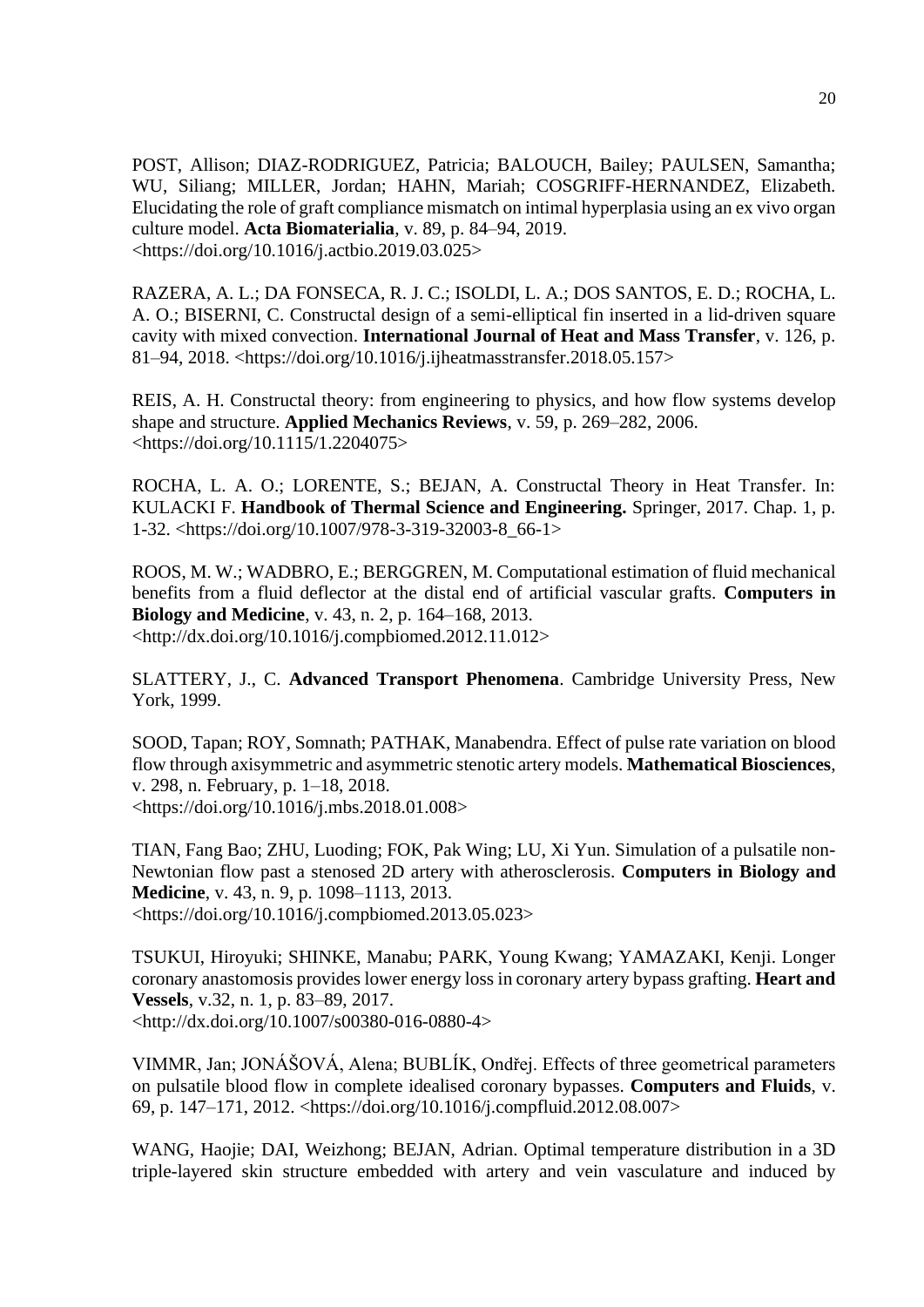electromagnetic radiation. **International Journal of Heat and Mass Transfer**, v. 50, p. 1843– 1854, 2007. <http://dx.doi.org/10.1016/j.ijheatmasstransfer.2006.10.005>

XIONG, F. L.; CHONG, C. K. A parametric numerical investigation on haemodynamics in distal coronary anastomoses. **Medical Engineering and Physics**, v. 30, n. 3, p. 311–320, 2008. https://doi.org/10.1016/j.medengphy.2007.04.013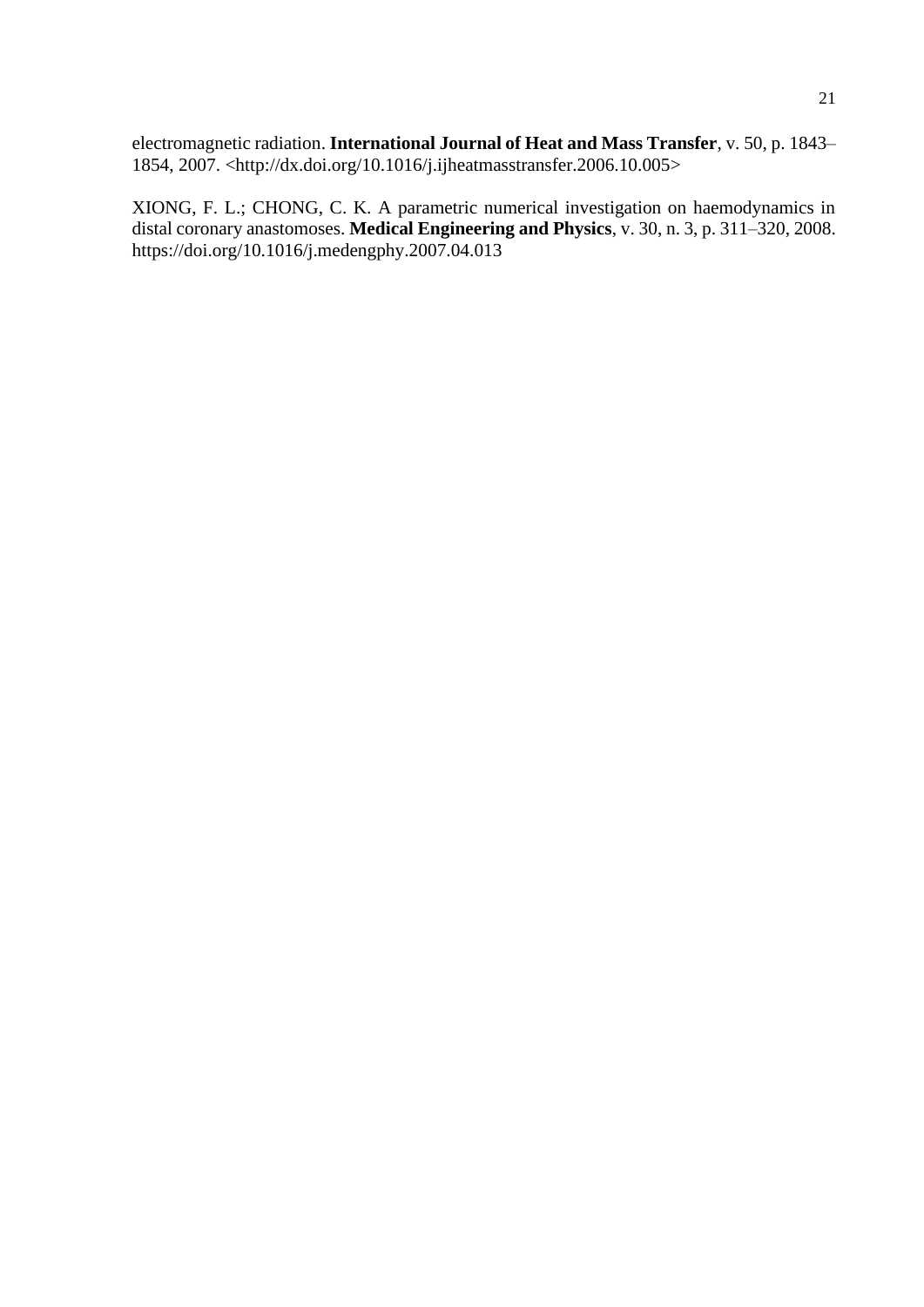## **FIGURES DESCRIPTION:**

Figure 1 – Representation of the problem domain.

Figure 2 – Flowchart with application of Constructal Design and Sparse Grid methods for the present problem.

Figure 3 – Isometric view of the computational mesh for the model (a) with a detailed view at the cross section in the bypass and native stenotic artery (b) and a front mesh view of the bypass (c) and stenosis region (d).

Figure 4 – Representation of a response surface with different matrix of design points generated by the Sparse Grid method.

Figure 5 – Model verification. Results of the normalized shear stress,  $\tau^*$ , at the inner wall (a) and outer wall (b).

Figure 6 – Response surfaces representing  $\tilde{p}$  as a function of  $D_1/D$  and  $\alpha$  for the stenosis degree and Reynolds number as follows: (a) *Re*=150 / *S*=25%; (b) *Re*=150 / *S*=50%; (c) *Re*=150 / *S*=75%; (d) *Re*=250 / *S*=25%; (e) *Re*=250 / *S*=50%; (f) *Re*=250 / *S*=75%; (g) *Re*=400 / *S*=25%; (h) *Re*=400 / *S*=50%; (i) *Re*=400 / *S*=75%.

Figure 7 – Effect provided by the variation of diameter ratio,  $D_1/D$ , in a fixed junction angle,  $\alpha$ <sub>*,opt*</sub> = 30°, on velocity contours for stenosis degree, *S* = 25% and *Re* = 250. (a) *D*<sub>1</sub>/*D* = 0.5; (b)  $D_1/D = 0.7$ ; (c)  $D_1/D = 1.0$ .

Figure 8 – Effect provided by the variation of diameter ratio,  $D_{1}/D$ , in a fixed junction angle,  $\alpha$ ,*<sub>opt</sub>* = 30°, on velocity contours for stenosis degree, *S* = 50% and *Re* = 250. (a) *D*<sub>1</sub>/*D* = 0.5; (b)  $D_1/D = 0.7$ ; (c)  $D_1/D = 1.0$ .

Figure 9 – Effect provided by the variation of diameter ratio,  $D_1/D$ , in a fixed junction angle,  $\alpha$ , *opt* = 30°, on velocity contours for stenosis degree, *S* = 75% and *Re* = 250. (a) *D*<sub>1</sub>/*D* = 0.5; (b)  $D_1/D = 0.7$ ; (c)  $D_1/D = 1.0$ .

Figure 10 – Effect provided by the variation of junction angle,  $\alpha$ , in a fixed diameter ratio,  $D_1/D$ ,  $_{opt} = 1$ , on velocity contours for stenosis degree,  $S = 25%$  and  $Re = 250$ . (a)  $\alpha = 30^\circ$ ; (b)  $\alpha$  $= 40^{\circ}$ ; (c)  $\alpha = 50^{\circ}$ ; (d)  $\alpha = 60^{\circ}$ ; (e)  $\alpha = 70^{\circ}$ .

Figure 11 – Effect provided by the variation of junction angle,  $\alpha$ , in a fixed diameter ratio,  $D_1/D$ ,  $_{opt} = 1$ , on velocity contours for stenosis degree,  $S = 50\%$  and  $Re = 250$ . (a)  $\alpha = 30^\circ$ ; (b)  $\alpha$  $a = 40^{\circ}$ ; (c)  $\alpha = 50^{\circ}$ ; (d)  $\alpha = 60^{\circ}$ ; (e)  $\alpha = 70^{\circ}$ .

Figure 12 – Effect provided by the variation of junction angle,  $\alpha$ , in a fixed diameter ratio,  $D_1/D$ ,  $_{opt} = 1$ , on velocity contours for stenosis degree,  $S = 75\%$  and  $Re = 250$ . (a)  $\alpha = 30^\circ$ ; (b)  $\alpha$  $= 40^{\circ}$ ; (c)  $\alpha = 50^{\circ}$ ; (d)  $\alpha = 60^{\circ}$ ; (e)  $\alpha = 70^{\circ}$ .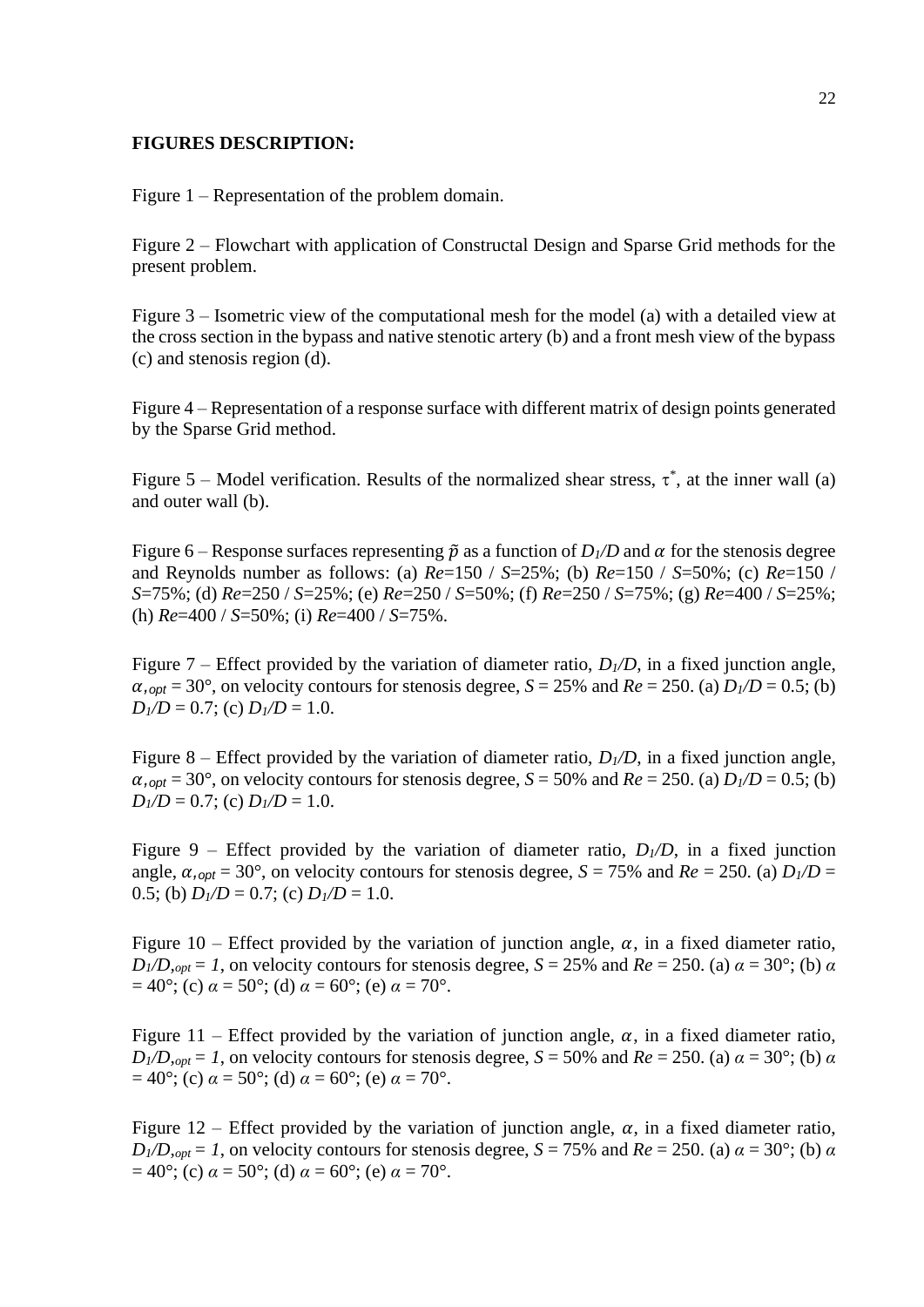Figure 13 – Results of normalized shear stress,  $\tau^*$ , provided by the variation of (a) diameter ratio,  $D_1/D$  and (b) junction angle,  $\alpha$  at the inner wall for  $S = 50\%$  and  $Re = 250$ .

Figure 14 – Results of normalized shear stress,  $\tau^*$ , provided by the variation of (a) diameter ratio,  $D_1/D$  and (b) junction angle,  $\alpha$  at the inner wall for  $S = 75\%$  and  $Re = 250$ .

Figure 15 – Results of normalized shear stress,  $\tau^*$ , provided by the variation of (a) diameter ratio,  $D_1/D$  and (b) junction angle,  $\alpha$  at the outer wall for  $S = 50\%$  and  $Re = 250$ .

Figure 16 – Results of normalized shear stress,  $\tau^*$ , provided by the variation of (a) diameter ratio,  $D_1/D$  and (b) junction angle,  $\alpha$  at the outer wall for  $S = 75\%$  and  $Re = 250$ .

Figure 17 – Results of normalized shear stress,  $\tau^*$ , provided by the variation of (a) diameter ratio,  $D_1/D$  and (b) junction angle,  $\alpha$  at the side wall for  $S = 50\%$  and  $Re = 250$ .

Figure 18 – Results of normalized shear stress,  $\tau^*$ , provided by the variation of (a) diameter ratio,  $D_1/D$  and (b) junction angle,  $\alpha$  at the side wall for  $S = 75\%$  and  $Re = 250$ .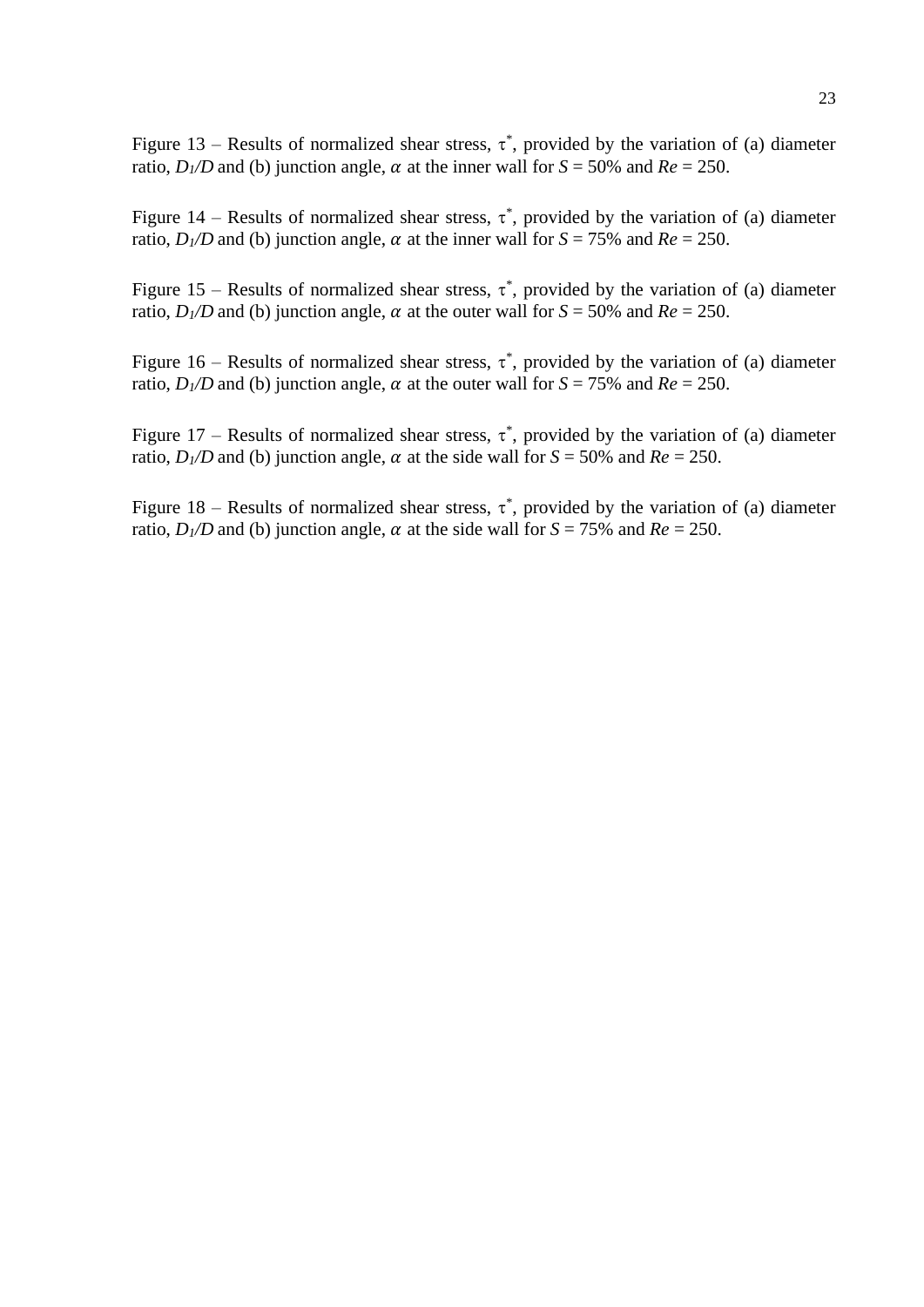| Parameters | Values |
|------------|--------|
| L/D        | 16.67  |
| $L_2/D$    | 2.5    |
| $L_3/D$    |        |

Table 1 – Geometric parameters for artery and graft build up.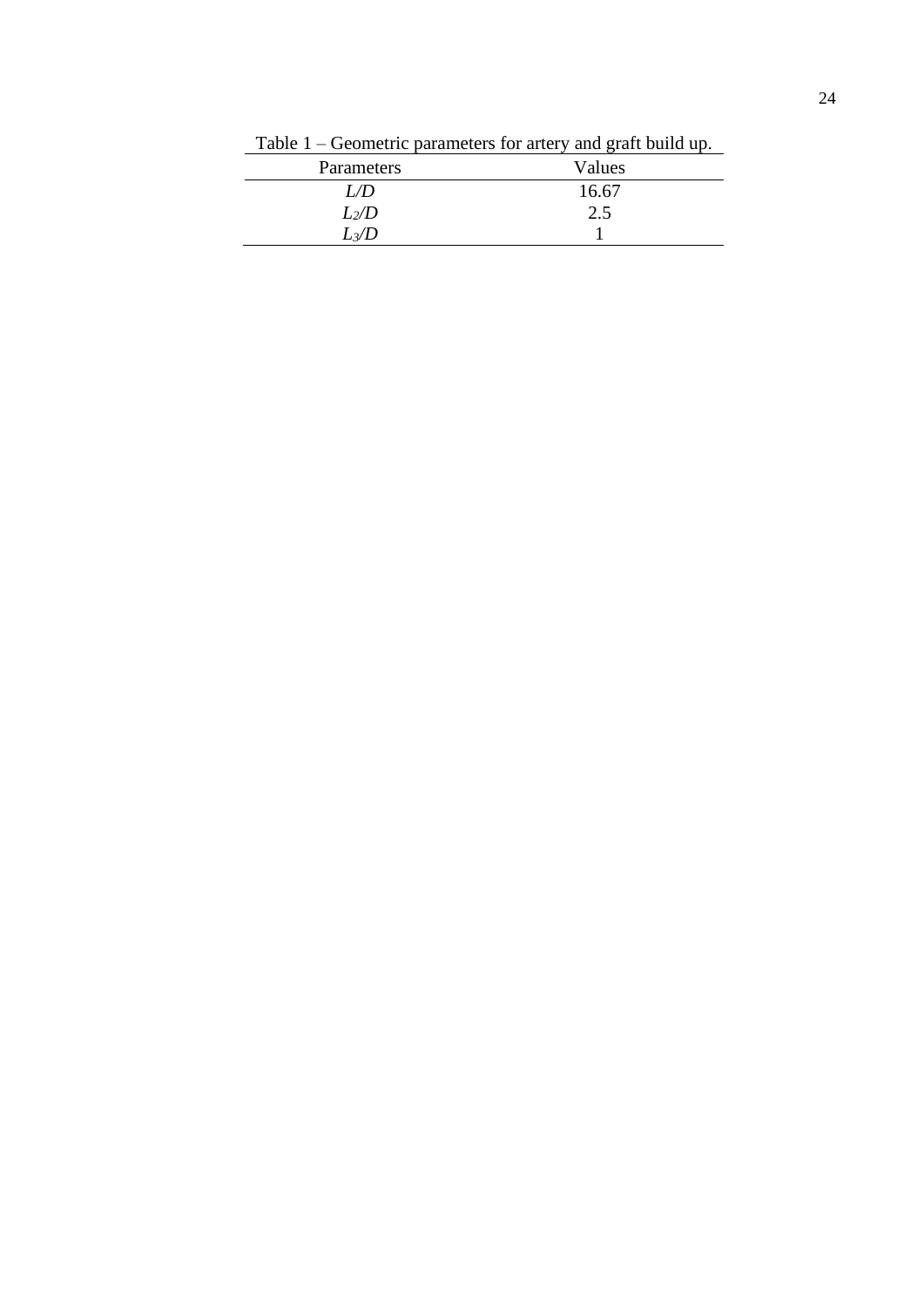| at $\mathbf{N}e = 2J\mathbf{U}$ . |            |            |              |            |            |            |              |              |
|-----------------------------------|------------|------------|--------------|------------|------------|------------|--------------|--------------|
|                                   | Case 1     | Case 2     | Case 3       | Case 4     | Case 5     | Case 6     | Case 7       | Case 8       |
| $D_l/D$                           | 0,1        | 0,1        | 0,1          | 0,55       | 1          |            |              | 1            |
| $\alpha$                          | $30^\circ$ | $30^\circ$ | $70^{\circ}$ | $50^\circ$ | $30^\circ$ | $30^\circ$ | $70^{\circ}$ | $70^{\circ}$ |
| S                                 | 25%        | 75%        | 75%          | 50%        | 25%        | 75%        | 25%          | 75%          |
| N1                                | 529,773    | 820,701    | 669,261      | 731,031    | 640,062    | 940,363    | 510,872      | 803,049      |
| N <sub>2</sub>                    | 431,466    | 709.991    | 570,235      | 564,503    | 533,546    | 786,550    | 434,428      | 651,633      |
| N <sub>3</sub>                    | 364,651    | 542,664    | 454,099      | 425,013    | 455,450    | 574,455    | 368,760      | 490,328      |
| $\widetilde{p}_{,N1}$             | 2.712      | 133.408    | 133.475      | 4.796      | 2.258      | 2.659      | 2.362        | 3.924        |
| $\widetilde{p}_{,N2}$             | 2.715      | 133.493    | 133.874      | 4.835      | 2.326      | 2.662      | 2.415        | 3.928        |
| $\tilde{p}_{N3}$                  | 2.723      | 136.925    | 134.216      | 4.847      | 2.331      | 2.676      | 2.437        | 3.929        |
| <b>GCI</b>                        | 0.24%      | 0.10%      | 0.71%        | 0.42%      | 1.44%      | $0.55\%$   | 1.82%        | $1.66\%$     |

Table 2 – Some samples of *Grid Convergence Index (GCI)* for different bypass configurations at *Re = 250*.